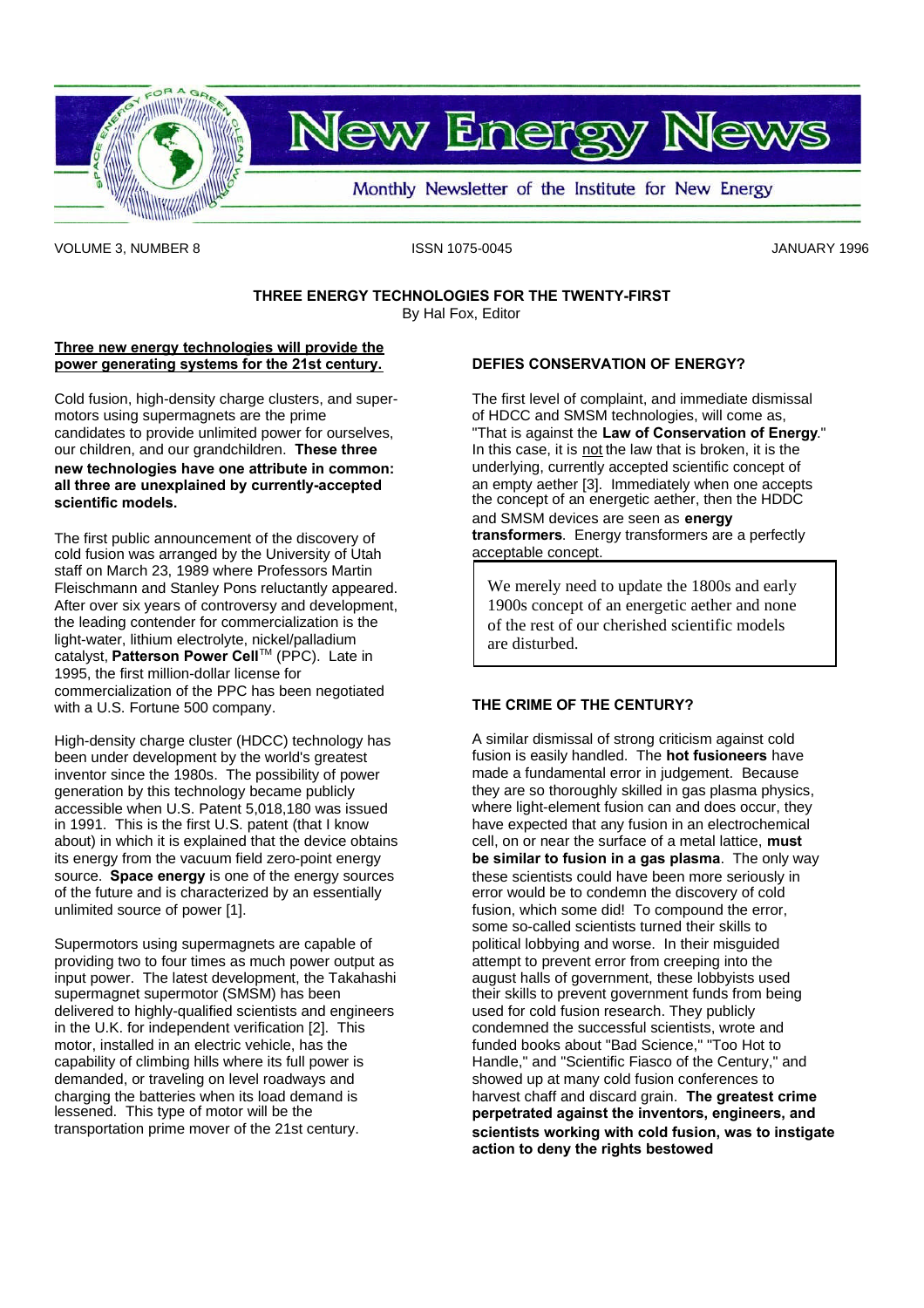**by the Constitution of the Unites States upon its citizens -- the rights to intellectual property.**

#### **FORECAST FOR 1996**

This new year brings enormous opportunities for all of us. The artificial barrier to the protection of intellectual property in the U.S. Office of Patents will be removed. The first cold fusion products will be marketed. The concept of **Energy Transformers** tapping and transforming power from an energetic aether will be independently verified. The venture capitalists will discover enhanced energy devices and systems. Investors will soon have the opportunity to invest in the modern-day equivalents of growth companies like the historic examples of IBM, XEROX, and 3M.

On the academic front, there will be a few conversions, many retirements, and the paving of the way for a new generation of scientists to shift the paradigms that have stayed the progress of new energy development. Inventors, engineers, and scientists working on cold fusion (or new hydrogen energy), HDCC, or "over-unity" magnetic motors will no longer be the lunatic fringe but will become the respectable far-sighted developers of a wave of new energy devices and systems. The old peer-review system, which has historic roots in the Inquisition where the names of reviewers were kept secret, will be replaced by democratic processes. The new peer-review system will allow for an exchange of views among peers who will post their name and dates on reviewed papers. **It will be recognized that where fundamental new discoveries are made, there are no peers.**

Institutions such as the **Institute for New Energy**, the **International Association for New Science**, and especially the timely financial assistance of Bill and Lynda Beierwaltes (who funded the first two International Retreats and Symposia on New Energy) must be credited for some of the successes. These groups and many other groups and publications have kept the light of knowledge burning. All of you, from scientists to subscribers can take credit for helping institute the **New Energy Age**. It is not only you, but your children and your grandchildren who will enormously benefit. Therefore, **HAPPY NEW YEAR!**

#### References

[1] The Correa "Energy conversion system," patents (US 5,449,989, ect.) on plasma arcs are considered to be a part of this technology.

[2] "Accident in Lab Creates Super Motor," *The Sunday Times*, London, December 10, 1995. [see also page 8]

[3] This publication has adopted the English spelling. aether, and leaves ether to be used as an anesthetic.



A thought to go with the cartoon: The old adage, "It is hard to drain the swamp when you're up to your arse in alligators," has a new wrinkle. First you must apply to the federal government because the bureaucrats are protecting the wetlands. And keep your torch lit so you can see where you are.

# **Fusion Briefings**

#### **THE BASIC FACTS OF OUR FIELD** By Peter Glück

---------------------------------------------------------------------- "Facts are stupid things until brought in connection with some general law" (Louis Agassiz)

---------------------------------------------------------------------- The aim of this paper is to increase significantly the IQ of the facts of our scientific field. In other words, I consider both necessary and perfectly possible to now display a coherent, complete, and logically continuous vision comprising all the "excess heat" systems and devices known.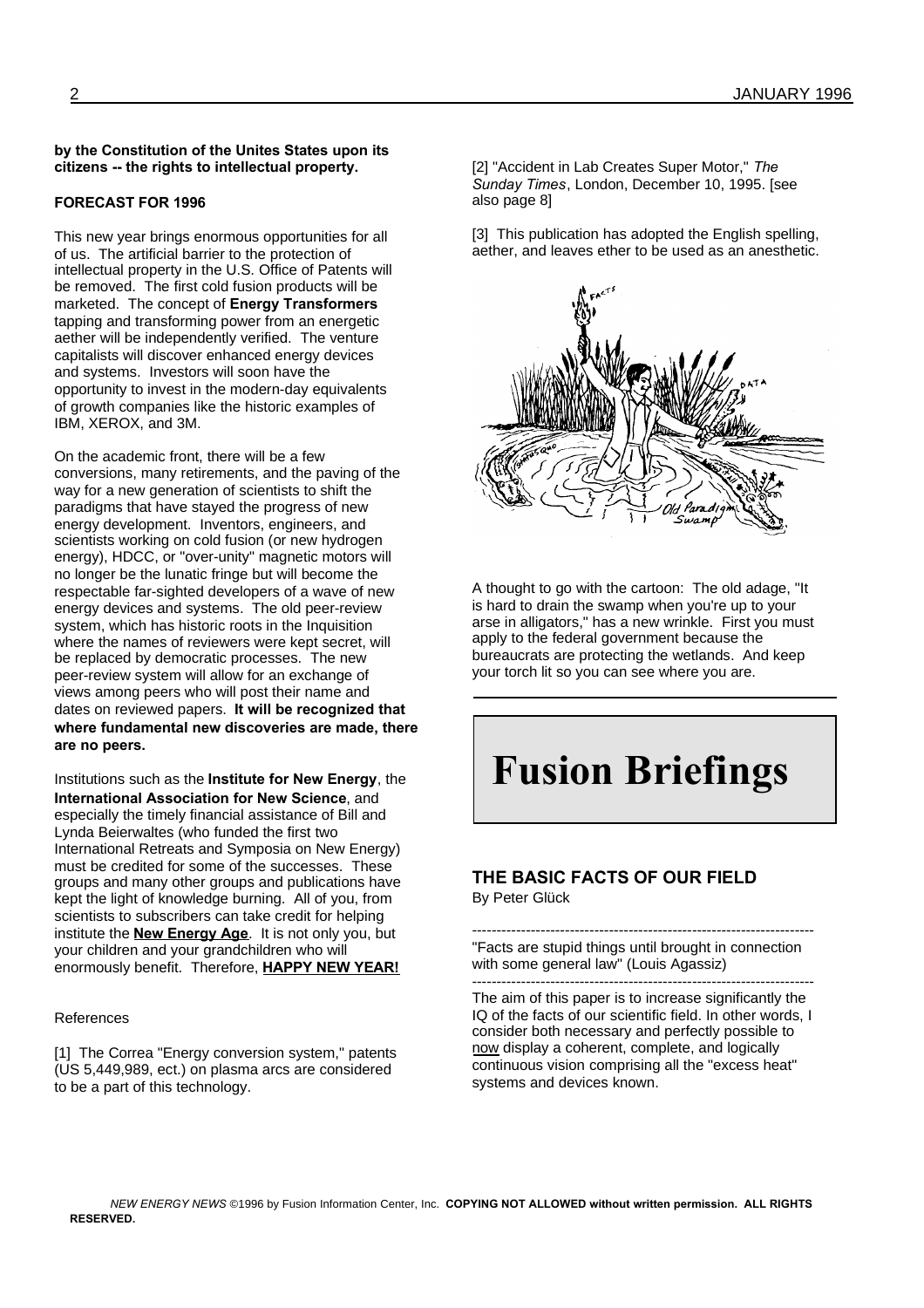Using a positive approach to the problems of reproducibility encountered in all the "cold fusion" systems to date, I hypothesized in 1992 that cold fusion is actually a form of hyper-catalysis and that both the solution of the scientific puzzle and the way to technological development critically depend on some prosaic aspects of materials science. Quite specifically: THE QUANTITY OF EXCESS HEAT IS PROPORTIONAL TO THE NUMBER OF CATALYTIC CENTERS PRESENT AND TO THE TURNOVER OF THESE. [Turnover is used in the sense of reuse or again available.] In the case of electrochemical cells (electrochemistry was the cradle of the new energy systems), extended surface cathodes, such as those developed by Arata and Zhang or Patterson, are intrinsically catalytic and therefore reliable and productive, while compact cathodes are bound to serious problems of reproducibility. For example:

- The McKubre cell, having a Pd rod as cathode, needs weeks to trigger the reaction; typically 2 W excess heat are obtained for a cathode of 2.5 grams; - The Patterson Cell (displayed in October 1995) needs a few hours to start and delivers 5 W excess for 40 milligrams of metal coated on the "metal plated microsphere catalyst." Productivity of the Pd rod is  $5/2$  compared to  $2500/40 = 156$  times greater for the catalytic cathode of plated beads.

[On December 4, 1995, an improved version of the Patterson Power Cell™ produced >1200 watts with total power into system & control being 84 watts. Ed.]

As well known, the limits of electrochemistry have been surpassed and a great variety of other type of excess heat devices have been described (Fig. 1). More unexpectedly, completely new systems have been developed based on cavitation instead of catalysis. It seems the cavitation bubbles can play the same energy capturing role as the catalytic centers. The Griggs device is the best known of this category; here cavitation takes place between a solid and a liquid surface. Potapov's YUSMAR, a device widely commercialized, uses liquid/liquid cavitation. Continuity and congruity of our classification is attested by the existence of intermediate/combined cases. The sonofusion system is based on a combined process, cavitation generates catalytic centers. (I have never considered the forced diffusion of deuterium in the palladium as plausible in this case). The Arata Cell connects "wet" and "dry" systems. The proton conductors do the same in the realm of electro-chemistry.

Two strange related processes support this vision: -The Reifenschweiler phenomenon a 'negative' nuclear process, shows a decrease of radioactivity of tritium embedded in nanometric (i.e. catalytic!) titanium.

-Sonoluminescence -- light emission from cavitation



*NEW ENERGY NEWS* ©1996 by Fusion Information Center, Inc. **COPYING NOT ALLOWED without written permission. ALL RIGHTS RESERVED.**

#### **CLASSIFICATION OF EXCESS ENERGY**  $Fig. 1$ **SYSTEMS AND DEVICES**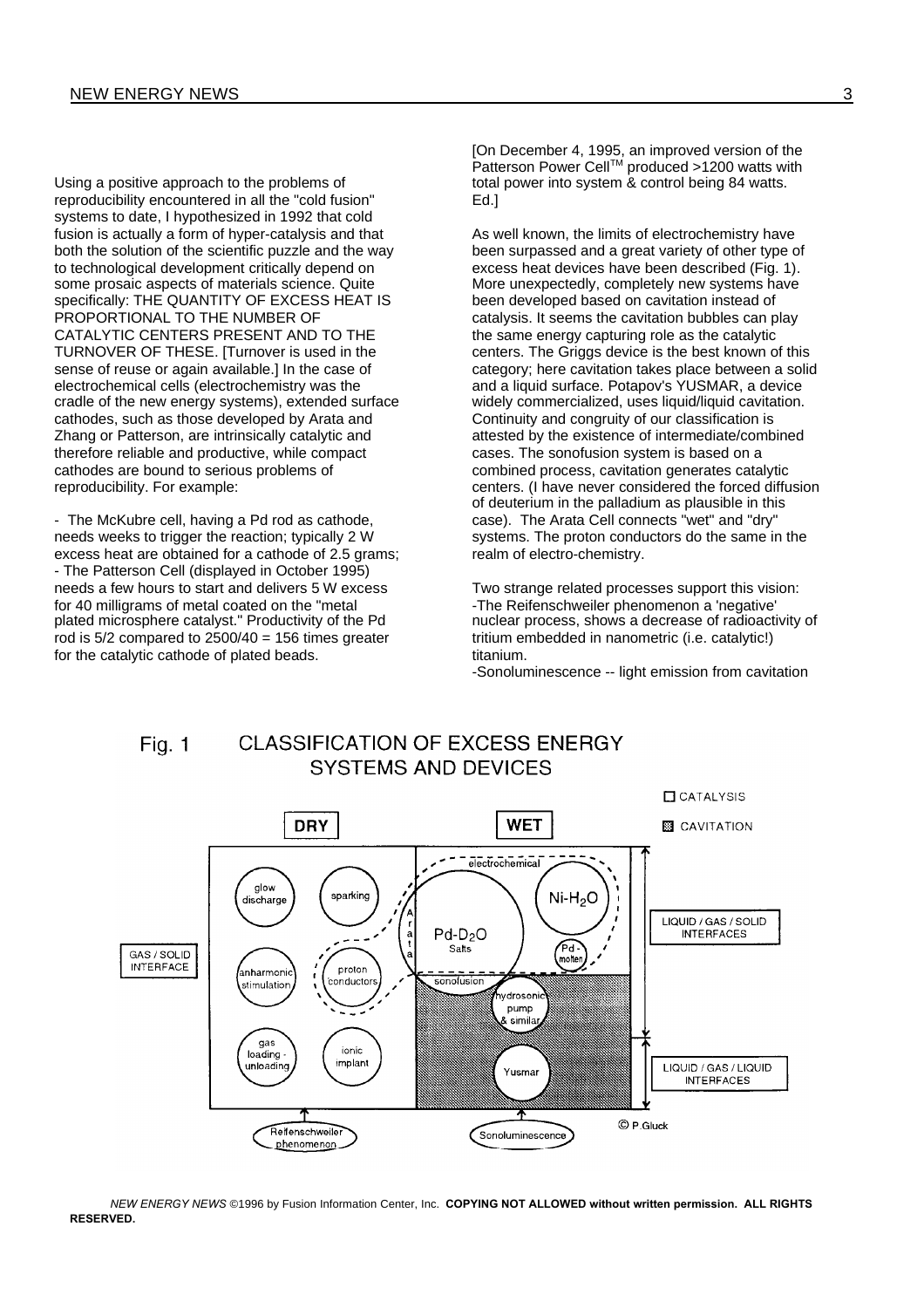bubbles -- is a phenomenon in great part unexplored and lacking a theory.

This classification of the experimental facts can be used for prediction of the technological future of excess energy systems developed to date.

In 1989 our *NEN* Editor predicted commercialization within two years, considering the devices resulting from Fleischmann and Pons's revolutionary idea; and, if we take in account Peter Drucker's correction (any action takes three times longer than was planned), his forecasting is correct. However, it seems that some devices/systems have failed at the test of scale-up and remained in the laboratory. Our classification method and its basic principles can provide an explanation for what has happened in these cases and why. In the same time, for other systems the technological future is bright with a high degree of certainty.

According to our ideas, generation of heat takes place in active sites of nanometric dimensions - catalytic centers and cavitation bubbles. The heat released is proportional to the number of these entities present in the system. Ergo, a system able to generate many active sites in a controlled manner is "good" and has chances to become a technologically commercial device, and one which is not able to do this is not viable technologically. The process of generation of heat, as well as some associated nuclear phenomena, can have some negative sideeffects and, in some cases, can be self-destructive. This is a second possibility for lack of technological viability. Good engineering is needed to limit such effects. Referring to Fig. 1, we have to start the analysis with the electrochemical systems, where this great field actually originated.

#### Electrochemical systems.

1) There are troubles with the "classical" Pd/D<sub>2</sub>O system -- the devices with compact cathodes are not good at generating catalytic centers and are not predictable or reliable. It's more an art than a science to work with them and, in my opinion, nothing can be changed. The systems are too sensitive and vulnerable to be used commercially as such. I think that it is a great loss that so much effort is focused on this subfield (e.g. the Japanese NHE program, at least the visible part of it). These devices have scientific potential but no technological perspective. It is now obvious that the very high value of the D/Pd ratio is not an asset *per se* but a requirement for the birth of active sites; the more engineered systems do not need it.

2) Improved  $Pd/D<sub>2</sub>O$  systems -- the Arata Cell is a fine combination of a wet system with a complex doublecathode inside which deuterium is in contact with dry, hyperfine palladium. It is efficient and reliable. I dare to suggest that it would work even better with Pd-based catalysts protected by very thin Pd membranes. The Patterson Power Cell™ has a variant with Pd as active metal but it seems that the cheaper Ni/H<sub>2</sub>O variant is preferred.

3) Ni/H<sub>2</sub>O systems -- there is no new data regarding the Mills/Hydrocatalysis Power Corp. developments. It seems they have used cathodes made from extremely long Ni wires, obviously not the best choice when the number of catalytic centers is the critical factor. A more complex, extended, developed surface would be better. According to this criterium, the Patterson Cell is "good." As seen from Hal Fox's analysis, published in *Fusion Facts*, Oct. 1995, if current density is increased above a limit, the performance is decreased -- that's because the number of energy generating points is constant and is the limiting factor. Increasing the temperature is beneficial for productivity -- the turnover of the catalytic centers is increased.

This cell is a certainty and should be used for researching other certainties:

a) The cell has to be tested with deuterium depleted water; if it works, the  $H + D$  reaction cannot be a source of energy.

b) It was repeatedly suggested that lithium is a part of the fuel. If it is true, significant differences have to be shown when working with isotopically pure  $Li<sup>7</sup>$  vs. Li<sup>6</sup>. The fundamental question: NUCLEAR or NOT NUCLEAR will get an answer and this may happen very soon!

4) Pd/LiD in molten salts, the system of Liaw & Liebert at the University of Hawaii, has difficult problems: the breeding of catalytic sites is not easy, and the side effect (corrosion) is dreadful.

5) The proton conductors have reached an obstacle in development; their basic idea -- the use of the enormous internal surface, is spectacular and promising. However, they are plagued by an important side-effect, the destruction of the material due to the heat generated. For the moment their technological future is not predictable.

#### Non-electrochemical systems.

6) The Stringham-George sonofusion system combines cavitation and catalysis -- the ultrasound activates the surface of the Pd target. Obviously, it is an interesting and apparently efficient system if the destructive side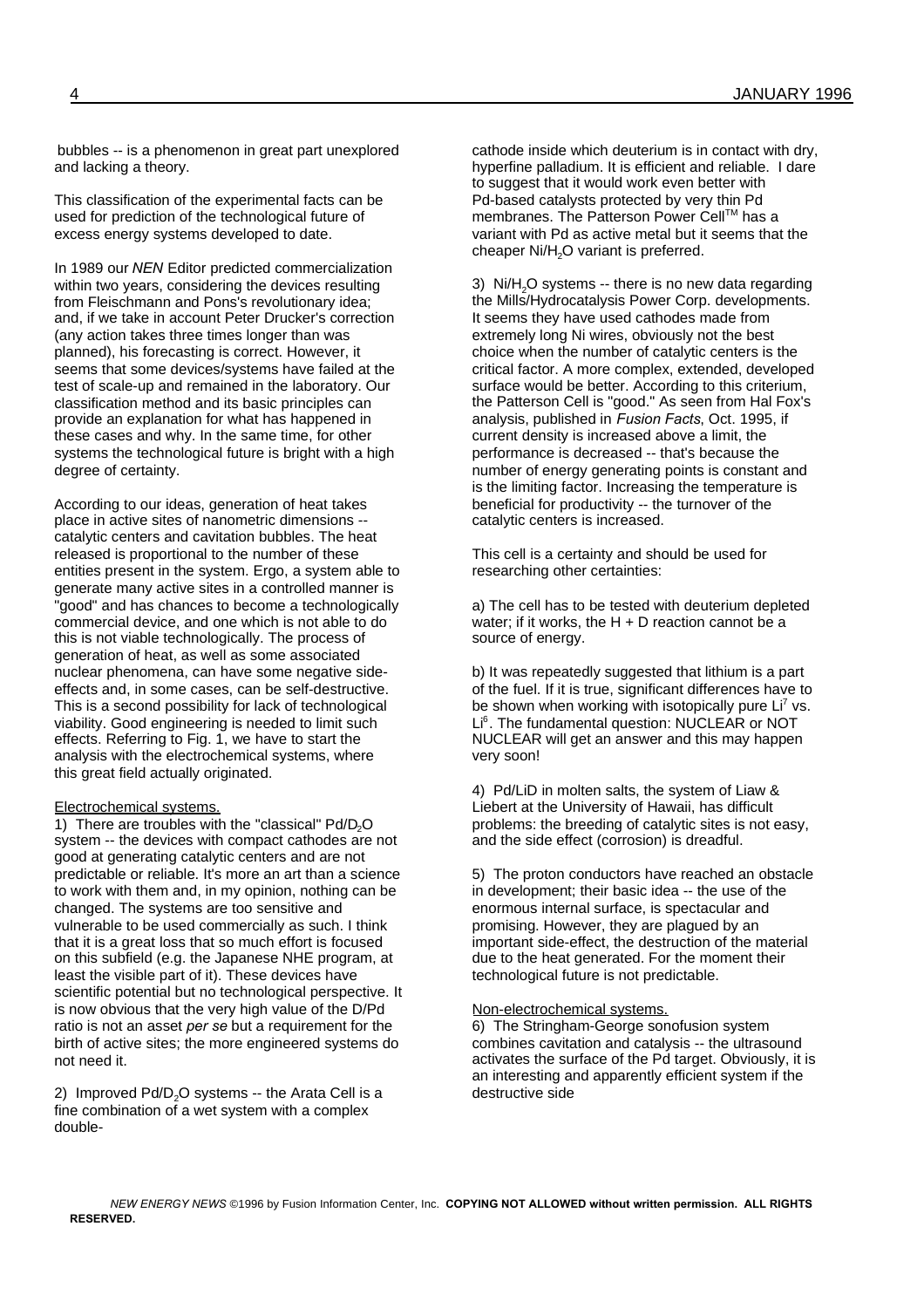effects are under control. The information available about the functional parameters and performances is scarce.

7 & 8) Two from the six gas/solid devices are *ab ovo* eliminated from the technological competition:

-the gas loading/ unloading system of Yamaguchi and Nishioka (N.T.T),

-the ionic implant system of Kamada.

Both are "one-shot" systems characterized by ephemeral functionality due to a very limited reserve of gaseous fuel which is suddenly discharged/used and after that the system is 'dead'. The scientific aspects are important, e.g. Kamada has demonstrated the very local character of these heat-generating processes.

9 & 10) Glow discharge (Kucherov, Karabut, & Savvatimova) and Sparking (Dufour) -- these systems are generating active sites continuously and in a controlled manner. The obvious problem is the number (density) of these sites. Is it sufficiently high? Much development work appears necessary, as the devices are technologically immature.

11) The system of anharmonic stimulation of Piantelli et al. -- it appears to be a kind of technological optimum, based on the controlled generation of copious active sites. The mechanism described in their recent patent (see page 6) is in perfect accord with our surface dynamics.

#### Cavitation Systems.

Two devices, those of Griggs and of Potapov **are** a technological reality.

An important remark at the end of this paper: the effects are not material-specific. CATALYSIS IS MORE IMPORTANT THAN THE CATALYSTS AND CAVITATION IS MORE IMPORTANT THAN THE CAVITATING LIQUID. Water is not a "must," both Griggs and Potapov claim they can work with oil too, for example. The field is in a marvelously dynamic evolution and has a great future.

Note: For a complete bibliography and exhaustive discussion of all the systems, please write to the author: Dr. Peter Glück, Institute of Isotopic and Molecular Technology, P.O. Box 700 Cluj-Napoca, Romania Fax 40-64-420042 E-mail <itimc@utcluj.ro> or <itimc@imar.ro>

#### **MAJOR DEVELOPMENTS IN COLD FUSION**

Dana Richard Rotegard, MCFA December 7, 1995.

#### Major European Patent Grant

The European patent office has issued a Notice of Intent to grant the Pons-Fleischmann patent for cold fusion. Filed by the University of Utah in 1989, this cold fusion patent (and over 200 others) has been denied by the U.S. patent office. The University of Utah has licensed this patent to ENECO (formerly Fusion Energy Applied Technology Inc.) of Salt Lake City. ENECO's science board includes several prominent cold fusion scientists, including Dr. Richard Oriani of the University of Minnesota and Dr. Ed Storms formerly of LANL. The late Minoru Toyoda, founder of Toyota Motors tried to acquire this patent filing from the University of Utah. Beside being another vindication for Drs. Fleischmann and Pons, this patent grant signals a change in official attitudes toward cold fusion science in Europe.

#### Italian Industrial Backing

FIAT sponsored a small cold fusion gathering from October 11-13 in Asti, Italy, of about 40 internationally prominent cold fusion researchers including Dr. Storms of ENECO. After the conference FIAT announced sponsorship of Dr. Piantelli's cold fusion research.

Japanese MITI Increases Cold Fusion Commitment The Japanese government announced an increase from \$30 million to \$100 million of its cold fusion R&D budget. The program is administered through MITI with labs based in Sapporo near the Toyota R&D effort and at the University of Hokkaido. According to Dr. Hal Fox, editor of *Fusion Facts* and *NEN*, over 100 cold fusion patents have been granted in Japan, including the "ceramic" cold fusion patent of Dr. Mizuno (sponsored by Mitsubishi). Dr. Mizuno lectured at the University of Minnesota in June where ceramic cold fusion research continues under the direction of Dr. Oriani.

Prototype Demonstrated at University of Illinois The University of Illinois and the American Nuclear Society convention witnessed a major demonstration when Clean Energy Technology Inc. unveiled a 20 watt light-water cold fusion cell operating at a 70 to 1 energy profit. C.E.T.I's Drs. Cravens and Patterson had demonstrated the same technology in Monte Carlo in April. Dr. George Miley, the editor of the respected *Fusion Technology* and several University of Illinois graduate assistants monitored the experiment's calorimetry and setup. Dr. Cravens hopes to upscale this heat source to near a kilowatt and prototype an electric car battery recharger in early 1996.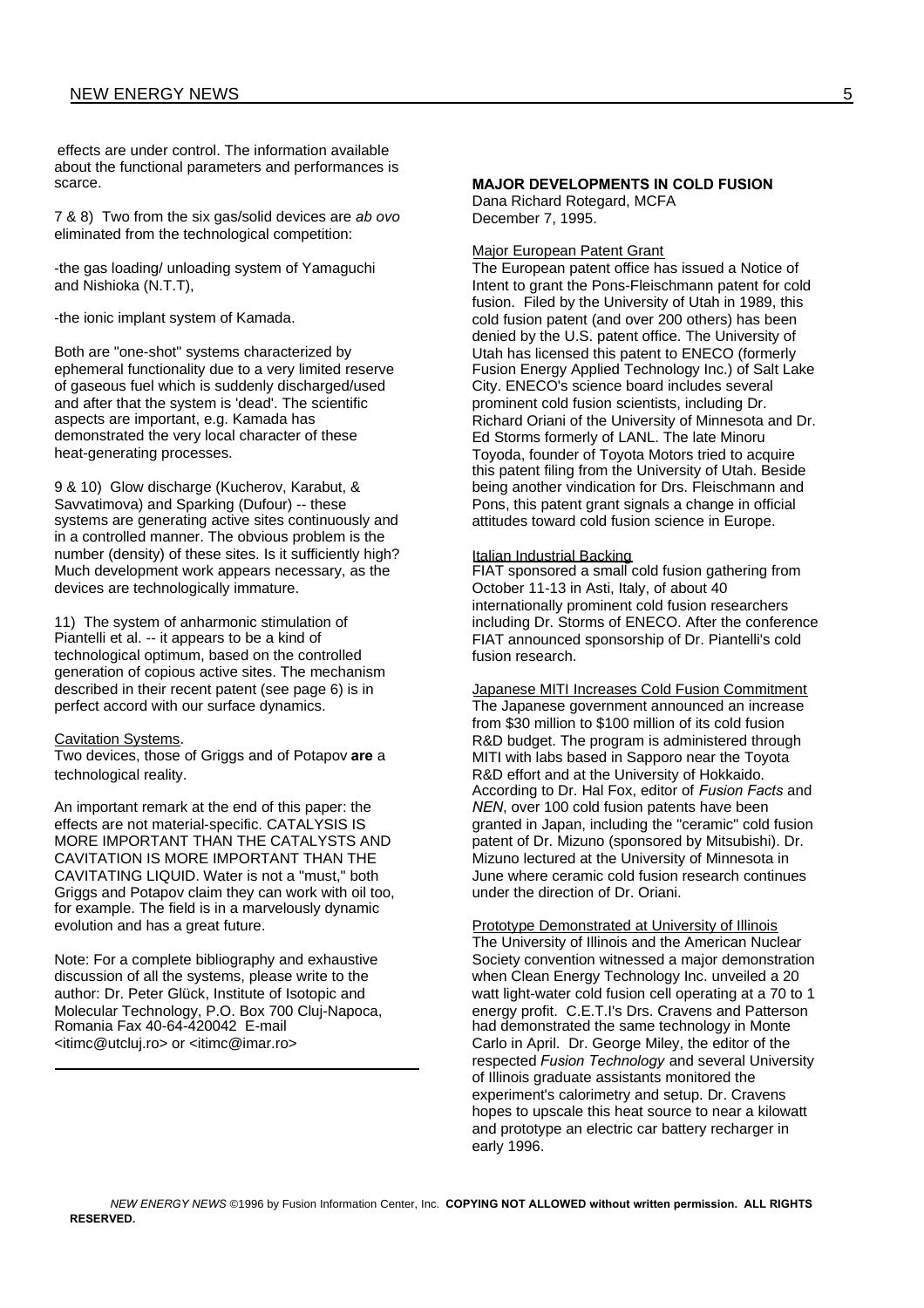#### The Media Sleeps

Despite mainstream front-page coverage of these developments in Italy and Japan, there has been little coverage, either printed or electronic, of these developments in the United States. "Science on Friday"'s Ira Flato on NPR covered the CETI demonstration. Otherwise, little science news on these major developments has appeared outside specialized American cold fusion newsletters such as *Cold Fusion Times*, Ed. Dr. M. Swartz; *Fusion Facts*, Ed. Dr. H. Fox; and *Infinite Energy*, Ed. Dr. E. Mallove.

#### The Cold Fusion Electric Car

Major work on Cold Fusion as a power source for electric cars is underway in the R&D labs of several major international auto manufacturers led by Toyota, the sponsors of Dr. Fleischmann and Pons lab near Nice, France. The American "Big Three" of GM, Ford, and Chrysler continue to fight electric car mandates in Massachusetts, New York, and California. Quite clearly, the executives of American auto companies are ignoring the example of their overseas competition and the cutting edge scientific developments that could make internal combustion technology economically obsolete.

#### Third Wave Energy Activism

Under the provisions of the Massachusetts Clean Air Act, by 1998, 2% of Massachusetts' new cars must be emissionless. A variety of small companies have emerged in the so called "platinum perimeter" outside Boston to capture this market. I visited the labs of Jet Technology, in Wellesley Hills last November, for close talks on this subject with Dr. Mitchell Swartz. This summer a coalition of entrepreneurs, economic futurists, environmental groups such as MASSPIRG, and medical lobbies such as the American Lung Association successfully defended the electric car mandates from an attempted rollback by Detroit. Cold fusion and breakthroughs in zero point energy technology make it possible that market forces will soon end the age of fossil fuel.

### **ANHARMONIC FUSION PATENT**

Courtesy of ENECO

WO 95 20816 "Energy generation and generator by means of anharmonic stimulated fusion;" Francesco Piantelli; 3 Aug 1995, 27 Jan 1994. Abstract: A process of energy generation and an energy generator by means of anharmonic stimulated fusion of hydrogen isotopes absorbed on metal comprising a charging step on a metallic core of a quantity of hydrogen isotopes H and D; a heating step in which said core is heated to reach a temperature higher than Debye's temperature of the

material composing the core; a startup step wherein a vibrational stress is produced with a rise time less than 0.1 seconds which activates a nuclear fusion of said hydrogen isotopes; a stationary step during which is exchanged the heat produced by the H+D nuclear fusion reaction which occurs in the core because of a steady keeping of a coherent multimodal system of stationary oscillations.



Piantelli Energy Generator using Anharmonic Stimulated Fusion

#### **RE: THE PIANTELLI PATENT A letter from Dr. Collis, Italy**

12 November 1995

The long awaited international patent WO 95/20816, relating to Piantelli's energy generator has finally been published. In the absence of detail in the original paper (S. Focardi, R. Habel, and F. Piantelli, "Anomalous Heat Production in Ni-H Systems", *Il Nuovo Cimento*, vol 107, p 103, January 1994), the patent contains fascinating specifications of how to duplicate the phenomenon.

The energy generating process is based on 4 steps. The charging step loads the active core (for example pure nickel, nickel plated on copper, nickel alloy etc.) with natural hydrogen containing the usual 150 ppm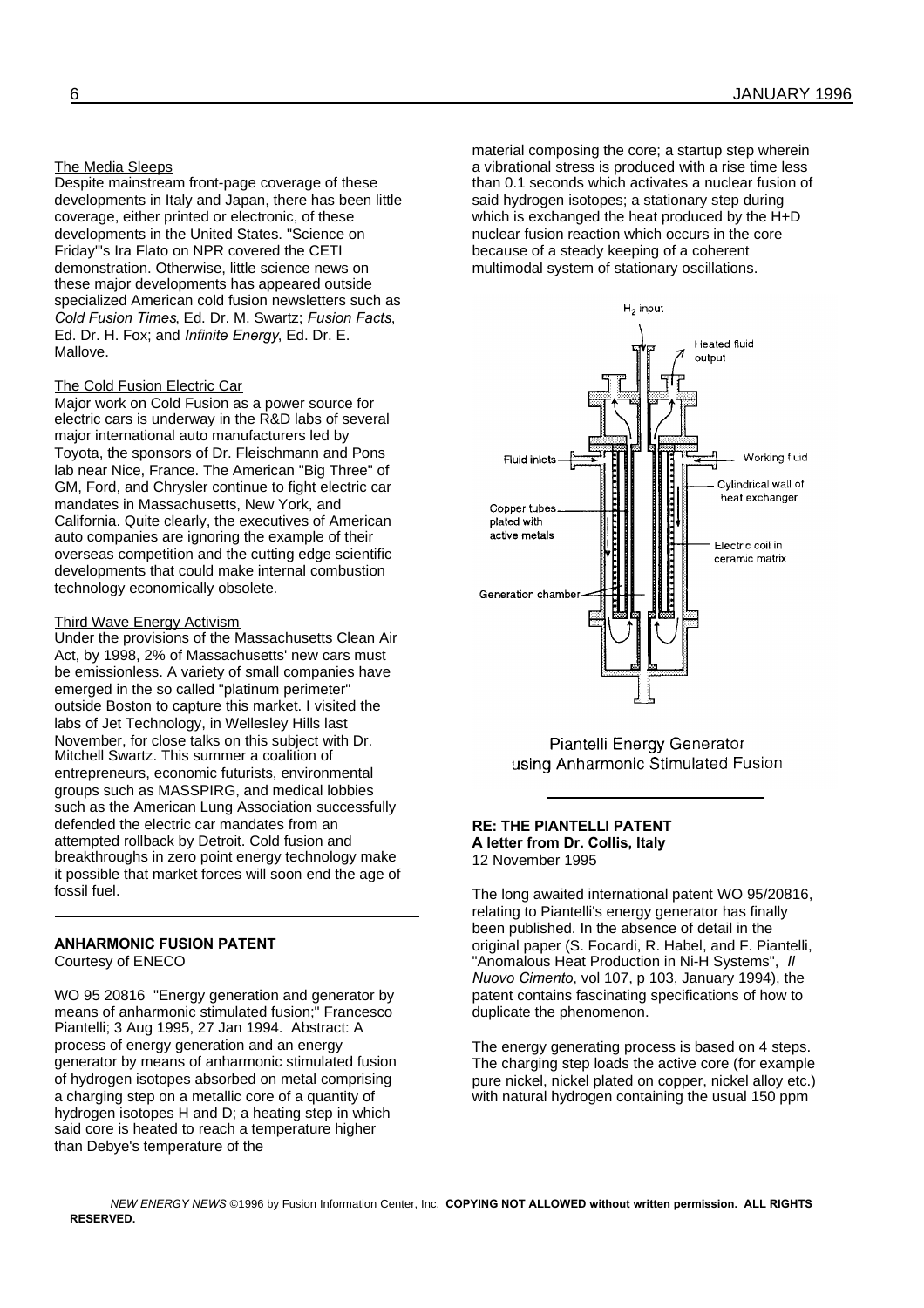deuterium. The heating step raises the temperature above the critical Debye temperature. The patent lists these Debye temperatures for a range of pure metals and alloys. The startup step induces vibrational stress and activates Cold Fusion of the hydrogen isotopes. Six startup methods are documented - thermal stress, mechanical impulse, electric striction, laser pulse, radio-frequency, ultrasonic-vibration. If the active core is ferromagnetic, for example nickel or steel, a 100 millisecond pulse can be applied to the heating coil to initiate fusion. Once fusion is underway, the ultrasonic vibrations of the core sustain themselves without external stimulation forming stationary waves in the core. This forms the heat exchange step. The shutdown step can be brought about by either reducing the temperature to below the critical Debye value or by disorganizing the oscillations in some way. The reaction would also cease if the temperature were raised sufficiently to destroy the crystalline structure of the core. The patent vaguely notes that unspecified radio-active isotopes result from shutting down the reaction.

Yours sincerely /s/ W.J.M.F. Collis



#### **BREAKTHROUGH IN VACUUM ENERGY?**

Andrei Samokhin (Novosti Press Agency, Moscow), "Vacuum Energy - A Breakthrough?" from a press release by the Novosti Press Agency, No 03NTO-890717CM04.

#### AUTHOR'S ABSTRACT

A design model of the plasma generator which can convert physical-vacuum energy into electricity has been developed under Professor Aleksandr V. Chernetskii at the Moscow Gerogi Plekhanov Institute of the National Economy. Such generators could lay the groundwork for a future environmentally-benign power industry.

#### **FREE POWER GENERATION**

Parahamsa Tewari (Kaiga Project, Nuclear Power Corp. of India Ltd., India), "Genesis of Free Power Generation," *Explore!*, vol 6, no 3, 1995, 7 figs, 1 ref.

#### AUTHOR'S INTRODUCTION

As per Lenz's law, the electromotive force (EMF) induced in a conductor has such a direction that the current produced by it opposes any flux change. More precisely, in a specific case of a conductor moving relative to magnetic field, the magnetic field produced by the current due to the induced EMF in the conductor interacts with the external magnetic field that initially induced the EMF, and thereby produces a net force on the conductor opposing its movement across the magnetic field. If the configuration of the conductor through which the current flows is made in such a way that the magnetic fields produced by the currents in the above two conductors cancel each other partially (if not fully), then there is a way to beat the Lenz's law due to which mechanical power required to move the conductor across the magnetic field to generate electrical power will get proportionally reduced.

The design of the modern DC generator has difficulties in achieving the above configuration of the conductors since the generating element is the rotating conductor within the generator; whereas, the entire outer circuit is a stationary loop connected to the loads. It is shown how the physical constraints in achieving the desired relative dispositions of the conductors can be overcome, and Lenz's law can be partly made ineffective. With the efficiency increase to higher than unity in the above scheme, the question arises on the source of additional power. Through brief discussion, it is shown that only with an alternate theory, which postulates generation of matter from space medium, satisfactory explanations for over-unity machines can be had.

#### EDITOR'S COMMENTS

If we adopt the concept of an energetic aether, then a device that creates more output energy than input energy is just an **energy transformer**. The Law of Conservation of Energy is still intact.

#### **PATENT OF HISTORIC INTEREST**

US 4,772,816 "Energy Conversion System;" Geoffrey M. Spence; 20 Sept. 1988, 07 Feb. 1986. Abstract: The apparatus uses a magnetic field to accelerate a charged particle radially towards a target electrode. The increased kinetic energy of the particles enables the particle to give up more electrical energy to the target electrode than was initially given to it. This charges the target electrode, and the increased energy is extracted from the apparatus by connecting an electrical load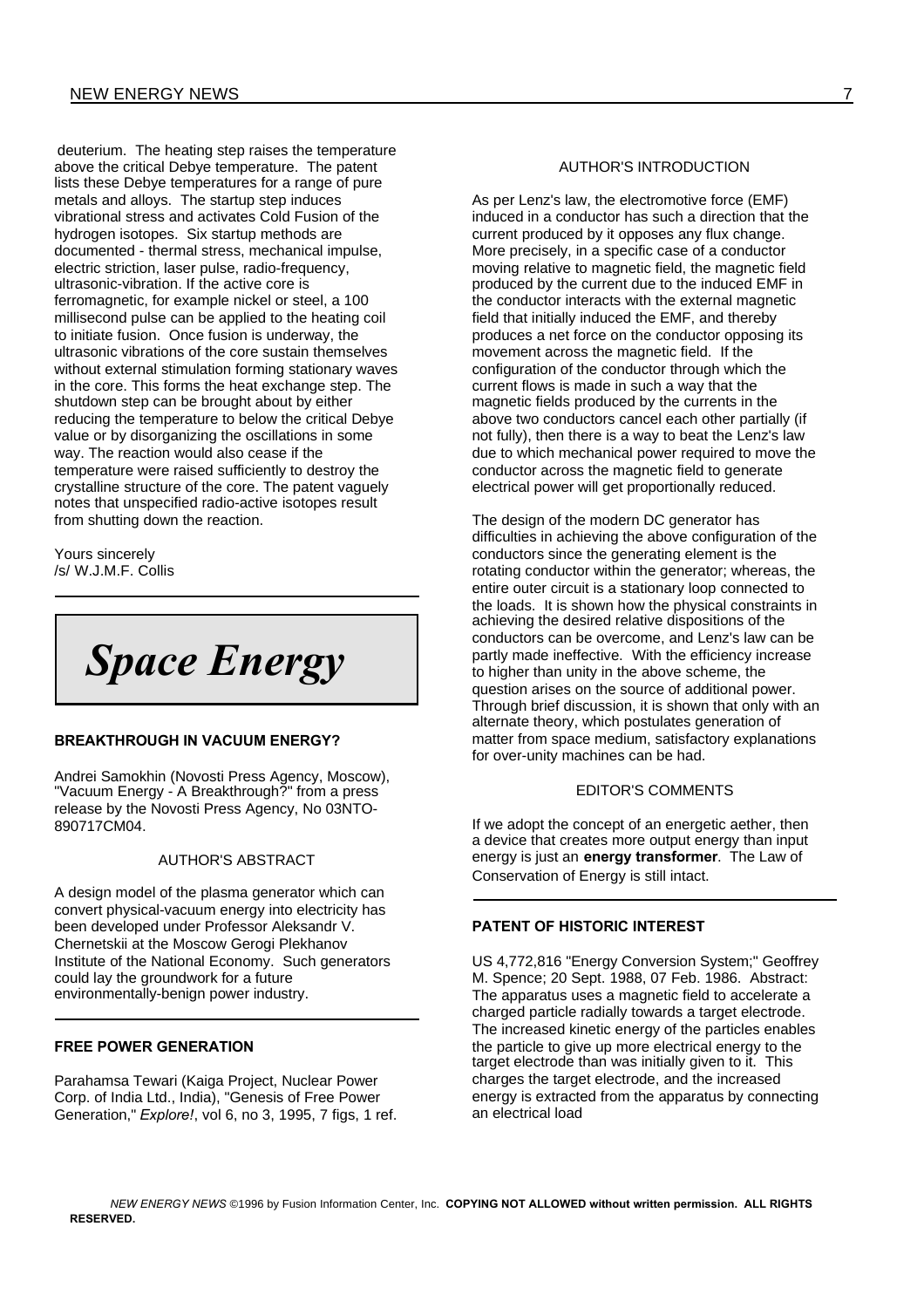between the target electrode and a point of lower or higher potential.

# Rotating Space-Energy Devices

#### **ELECTROMAGNETIC EUREKA**

Courtesy of Mark Goldes

Tony Edwards, "`Accident' in Lab Creates Super Motor," London *Sunday Times*, 10 December 1995.

#### SUMMARY

Serendipity came in the form of a mistaken "d" for a "b." A few years ago, a laboratory technician misread his instructions and added neodymium (Nd) instead of niobium (Nb) to an experiment. The result was astounding, producing one of the most powerful magnetic substances ever seen.

Yasunori Takahashi, the scientist who designed the experiment, knows a good thing when he sees it. He has subsequently developed a system to manufacture a magnetic powder that can be formed into products from ultra-thin coatings to large permanent magnets. Takahashi, of the Sciex Corporation of Japan, has a good record in commercial innovation. While at Sony, he developed the Beta videotape technology, which became the standard system until it was overtaken by VHS.

Takahashi now claims to have produced a magnet that has the world's highest Megagauss Oersted rating (MgOe - the unit by which magnetism is measured). "Before my discovery, 55 MgOe was the maximum anyone had achieved, but my magnet can reach 120+ MgOe," he said.

One use of the Takahashi magnet is to extend the life of rechargeable batteries. The magnets, when formed into thin inch-wide squares and attached to mobile-phone batteries, double the amount of charge retained and so makes it last twice as long. This "battery-doubler" is already on sale in Japan where one phone company, the Japanese equivalent of Bell Telephone, ordered 100,000 of them.

Redesigning a conventional electric motor, Takahashi has fitted it with his super-powerful "YT" magnets, and

claims that his engine will produce 15 horsepower from a few amperes of electricity. Takahashi has installed the motor in an electric scooter, which provides a top speed of 50 mph and a range of more than 500 miles. Takahashi says that when the scooter is throttled back and free wheeling, the engine becomes a generator and partly recharges the batteries while moving, which in turn gives the scooter its high range.

Michael Laughton, a London University professor of electrical engineering is impressed, saying "It is an incredible machine. Takahashi seems to have developed an extraordinarily efficient electric motor and control system which in principle, could be scaled up for an electric car."

Summary by D.Torres

#### **TAKAHASHI MOTOR RELEASED**

THE TAKAHASHI MAGNETS AND MOTOR By Mark Goldes (CEO, Magnetic Power Inc.)

I had the honor to meet in London with Yasunori Takahashi, CEO of Sciex Corp. in early November 1995. Takahashi has invented new magnets with by far the highest energy values ever announced, as well as other desirable characteristics.

Using the latest versions of his extraordinary magnets, which data indicates are rated at 144.7 MegaGauss Oersteds (MGOe) - he has built a second, improved prototype of a motor scooter using his permanent magnet Self-Generating Motor (SGM). Once started using a battery, it appears to require no further input energy. The magnets and SGM are the subject of patent applications world-wide.

The September '94 issue of the British Broadcasting Company's *Top Gear* magazine described the earlier version of a similarly modified electric scooter that used less powerful, bonded magnets (44.4 MGOe). The 144.7 MGOe magnets are sintered.

**Once started, using a battery, the motor appears to require no further input energy.**

The BBC's magazine article describing the first scooter prototype stated: "The motor was retrofitted with the magnets and the original batteries were replaced with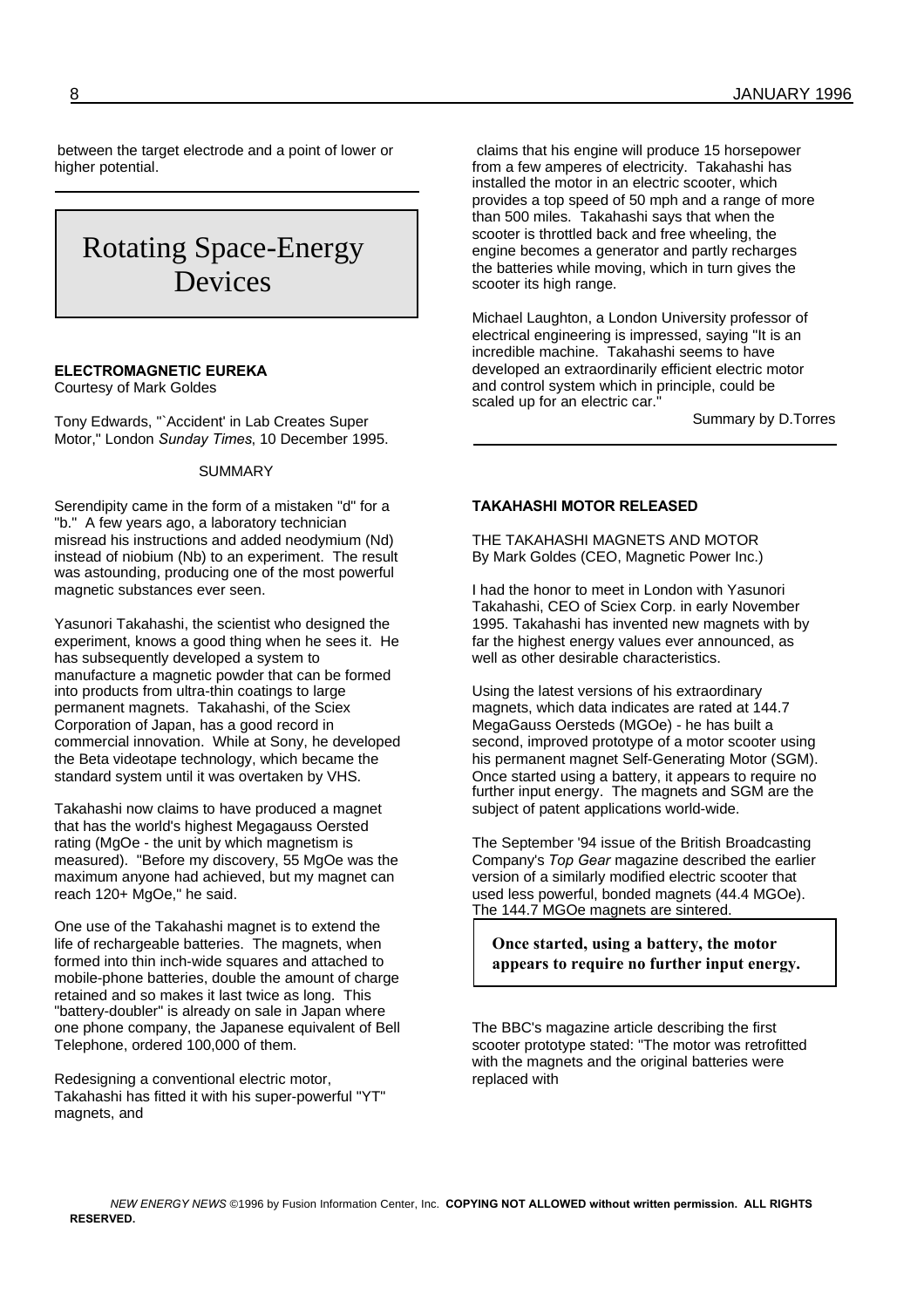four small 12 volt batteries (a 48 volt starting system). The scooter arrived in London with its batteries almost discharged. It was driven on a freeway at an estimated 50 mph. It was also reported that acceleration from zero to 30 mph took about 4 seconds.

The earlier scooter was demonstrated to a Senior Engineer at Nissan's European Technical Center who said that this invention: "If it checks out in our own tests, has huge implications for everything which uses a motor -- it could revolutionize the world." He was given to understand that the batteries were only used to spin the motor up to a speed where it would continue to run without input. A video was shown by the inventor during my London visit **which showed a prototype with a drive belt turning an alternator. The motor was connected to a battery for starting and the battery was then disconnected. Two headlights remained illuminated after the battery was disconnected.**

Another invention demonstrated by Takahashi was an extremely powerful small capacitor. This unit, rated at 20 Farads at 25 volts, has a volume of about one cubic centimeter. Panasonic and three other companies have licensed this invention in Japan. A hot water thermos incorporating one of these capacitors was connected to the grid until the water boiled. For the next 24 hours, Takahashi stated it would bring the water to a boil again by pressing a button that released energy stored in the capacitor. It was on the table for several hours and boiling water was produced for tea a number of times.

Takahashi has also invented a magnetic device Sciex calls a Battery Doubler<sup>™</sup>. Attached to a battery used for a cellular telephone, laptop computer, or a camcorder, during the charging process the data supplied indicates it will extend running time by a multiple of between 1.5 and 2.5. Magnetic Power Inc. will introduce the Battery Doubler™ into the U.S. market as the initial stage of a Joint-Venture between the two firms. Magnetic Power Inc. can be contacted at 707-829-9391, Fax 707-829-1002.

#### **EXPERT OPINION**

"The concept is interesting and well-formed, but in order to earn better than a 'C,' the idea must be feasible." -- A Yale University management professor in response to Fred Smith's paper proposing a reliable overnight delivery service. **Smith went on to found Federal Express Corp.**

# **Miscellaneous**

#### **ELECTRONS VERSUS PHOTONS** CyberDyne, 1995

CyberDyne Computer Corporation has patents (8 filed, 5 in process for filing, and two issued) covering the Photonic (Light) Transistor and its full usage in both analog and digital technologies.

Historically, **the ability to execute both linear (analog) and computational (digital) functions at the speed of light has been the primary objective of the most intensive R&D efforts since the development of nuclear fission**. More than \$3 billion will be expended by private and government-sponsored research organizations during FY-95 alone to accomplish this objective. The major players in this international arena are the United States, Japan and Israel. Unfortunately for them, the focus of this research has been centered primarily on the development of non-linear optical crystals and Self Electro-optic Effect Devices (SEEDs). These have inherent physical limitations that have proven insurmountable. They are relatively large, slow, cost prohibitive and grossly energy inefficient. Large numbers of separate, energy intensive components simply cannot be packed into computer-chip-sized units because of the tremendous amount of waste heat and the physical engineering needs.

#### **CDCC's Photonic Transistors have none of these problems**.

Higher speed (than Silicon based electronic computer chips)"Bio-Technology" based computers are being investigated but the best estimates of practicality are many years away. These units rely upon getting their speed from being very small and therefore not having to move the electrons very far. The problem with electron based technology is that **this Universe has an internally imposed speed limit**, the speed of light.

The fastest possible computers will eventually have to utilize **the fundamental carriers of light information, the photon**. The photon has none of the inherent problems of the electron. The photon has no mass and carries no electric or magnetic charge. It is not reacted upon by surrounding photons nor does it act upon them.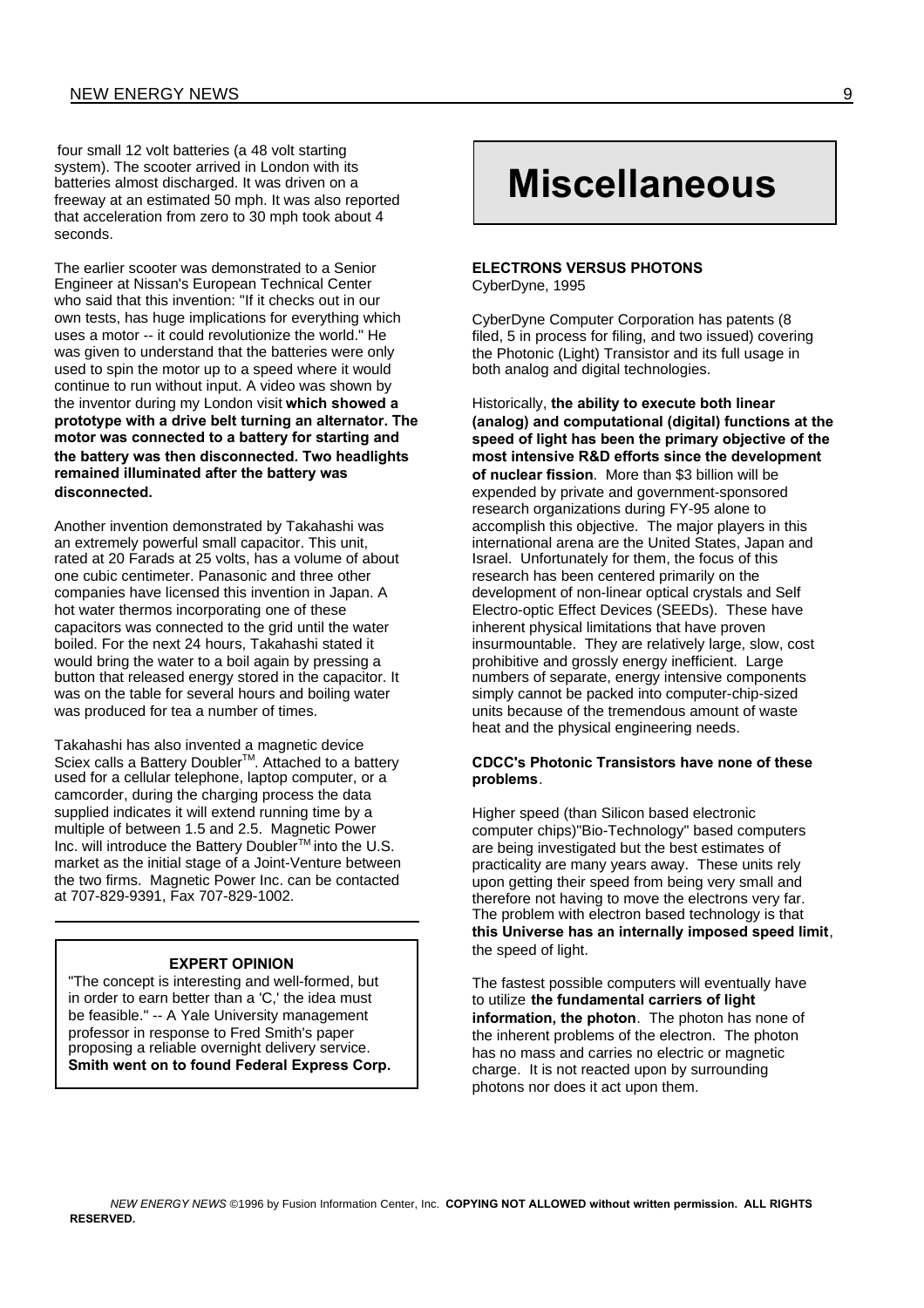The electron, the fundamental carrier of electric charge, has both mass and charge. **These problems** constantly baffle computer engineers. The electron's mass requires significant amounts of electrical energy to accelerate it to high speeds, and then gives up this energy as it is decelerated (mostly as heat). In fact, it would take all of the energy in the Universe just to accelerate one electron up to the speed of light. This type of energy inefficiency, which increases as the square of the speed (frequency) of the chip, is not tolerable in portable equipment. The electron's electric charge gives rise to **three additional problems**, which are already giving fits to computer designers.

**The first problem** arises when an attempt is made to accelerate the electron to a high speed. Because the mass of the electron is a fixed value, the only way to make it accelerate faster is to use a higher voltage. Due to the tiny 4 ten-millionths of an inch internal spacing required to make the current crop of chips, high voltage cannot be used. It would cause the electrons to jump the gap (arc) over to the next conductor, causing total data confusion, if not total destruction of the chip itself. In addition, a high electrical current would be the result of using the high voltage. This, even momentary, high current would cause the chip to generate more heat than the tiny one-chip conductors could dissipate. The chip would be partialIy destroyed by self-evaporation.

**The second problem** arises due to the fact that when a charged object (the electron in this case) moves in space and time, it generates a magnetic field. This magnetic field affects the electron, trying to slow it down (reverse its direction). Additionally, as this magnetic field moves through space and crosses (cuts through) any electrical conductor (including itself), it will accelerate any electrons in that conductor. This "induction" of electron movement will tend to slow or speed (depending on their direction relative to the direction of the field) time critical electron movement in adjacent conductors. This causes a confusion of and in the logic/data streams. This phenomena is already causing major design problems in chips and in printed circuit board design. Modern Printed circuit "mother boards" require at least six to eight layers of circuitry to be laid down, in sandwich fashion, each layer at an increasingly higher and higher cost.

**The third problem** is caused by the combination of the electric and magnetic fields (The electromagnetic field) at high frequencies. The electromagnetic field surrounding conductors at modern computer frequencies gives rise to a radio wave. This field "flies" away from the originating conductor (which is now acting as an antenna) off into space. It will leave part of its energy within any electrically conductive material in its path.

This energy is left behind in the form of accelerated electrons (and heat). If these electrons are part of another circuit within the computer, data is confused again, resulting in even more computational errors. Additionally, this electromagnetic field escapes from your computer case and causes interference to nearby radio and television sets.

Many countries have done research showing biological damage by some of the stronger of these radiating fields. [More damage is from monitor electronics than computer electronics.] This has prompted them to pass stringent laws governing allowable radiation levels. All computer equipment (including printers, monitors, modems, etc.) made in or imported into the United States is required to be certified, for all intents and purposes, radiation free by the Federal Communications Commission. This certification is quite expensive and many times requires equipment redesign and special case and connector design.

**Photons offer none of these problems** which so plague modern (high frequency) devices. They exhibit no mass, no charge, and no magnetism. CDCC's Photonic Transistor integrates three important technologies: (1) optical interference, (2)low-level laser light and (3) computer generated holograms. They require about the same levels of light energy as is required for a person to see at twilight. The company's photonic technology provides all the needed Boolean logic and other computing functions using only a handful of photons per logic event. The Photonic Transistor has already demonstrated its ability to do what was heretofore thought to be "impossible" -- the controlling of one beam of light with another beam of light -- essential for light-speed data processing. **Photonic Transistor switching and/or amplification occurs at the universal maximum speed (of light) using energy levels comparable to human night vision**.

Analog Amplification: The company's photonic transistor may also be used in a linear mode to amplify and process analog signals such as audio, video, radio, telephone, radar, imaging, fuzzy logic, neural networks, and a variety of other functions intrinsic to both multi-media and high level performance of switching operations.

**Photonic Transistors will replace electrons** with photons of laser light, **and silicon** with plastic holograms. The photonic strategic development plan is to supplant the bulk (65% has been proffered as the probable amount) of silicon-based electronic technology with holographic-based Photonic Technology.

*NEW ENERGY NEWS* ©1996 by Fusion Information Center, Inc. **COPYING NOT ALLOWED without written permission. ALL RIGHTS RESERVED.**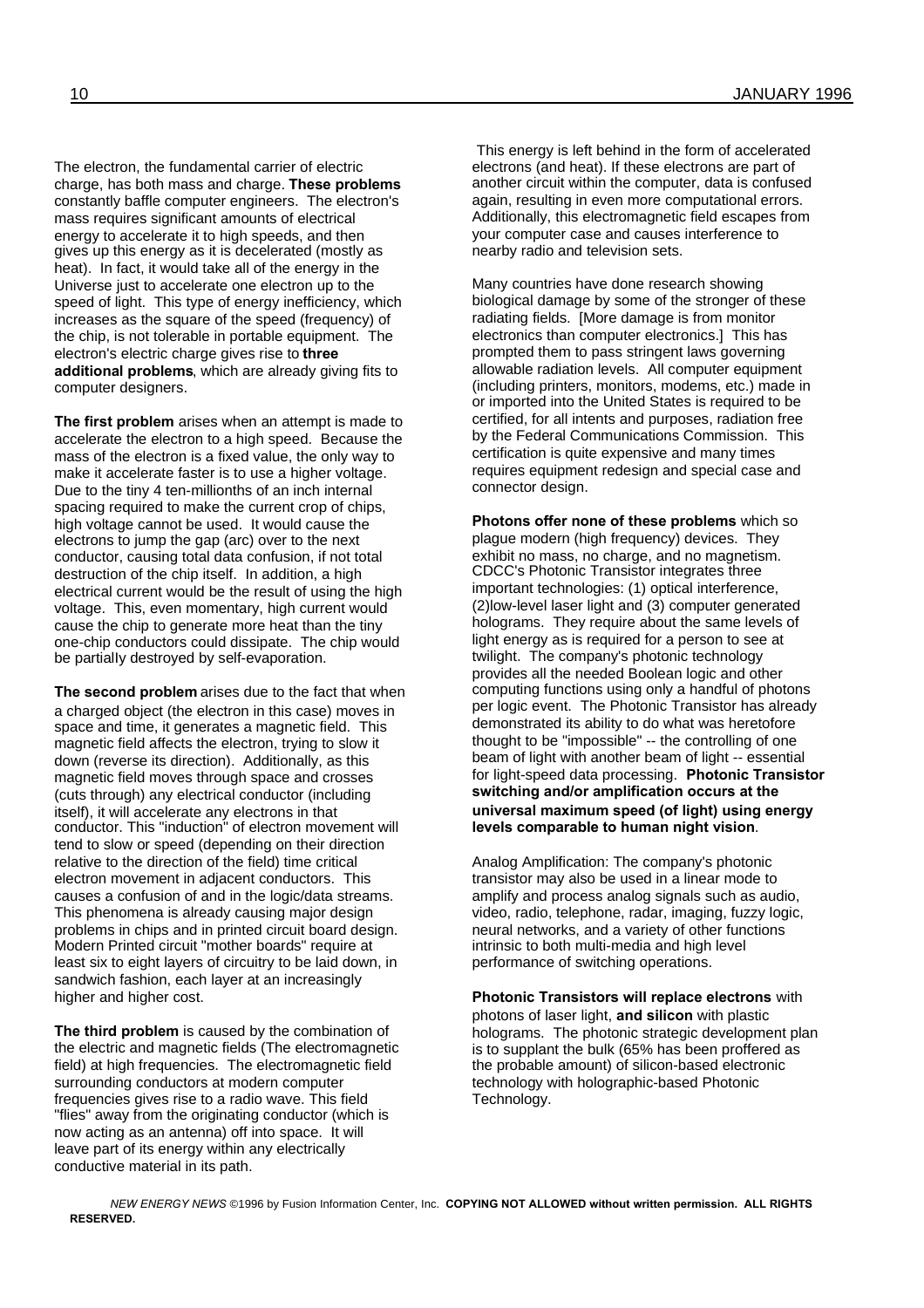Photonics is only one of the areas of CyberDyne's technological leadership position. Other areas include absolute digital data security, allowing fully secure monetary and business, legal, and technology data communication; a microprocessor architecture technology that is already nearly an order of magnitude ahead of the current technology in speed and an order of magnitude lower in cost; high speed data compression that can revolutionize all forms of data communication and storage; and linear parallel digital processing which can offer the power of a Cray computer for less than 1/200 of the cost, today!

CyberDyne's NovaMotiv division can offer practical electrically powered, hybrid (diesel or gas), and electric commuter vehicles; low friction lubricants; and induction/ignition technologies that have proven to save an average of 10 to 15% in fuel savings and more in pollution reduction. They also offer an energy saving, heretofore unavailable, 2/3 size long haul truck/ tractor-trailer for intermediate loads.

CyberDyne Computer Corporation is now in the final stages of securing four major strategic partners. One to wield the necessary lobbying and political power in Washington; one to provide Wall Street wisdom and appropriate alliances there; one to assure the strong legal position of both the technology and the business; and one, with major business and political force in the Pacific Rim, to represent the company and its technology and products in the international arena.

It is the intent of the company to find appropriate strong, seasoned business teams who can form the finished products of CyberDynes research efforts into individual, subsidiary, publicly traded stock corporations, through IPO's, and bring these products to market. Several ideal teams have been identified, notified, have shown enthusiastic interest, and are currently in negotiation.

The preceding material is Copyrighted by CyberDyne Computer Corporation 1995.

#### **NOT HASENÖHRL BUT MAXWELL WAS THE INVENTOR OF THE FORMULA e=mc<sup>2</sup>**

By Stefan Marinov (Inst. for Fundamental Phys., Graz, Austria), originally pub. in *Deutsche Physik*, vol 5, no 17, p 41.

Perusing recently Maxwell's "Treatise" (no. 793) [1], I read the following lines:

Thus, if in strong sunlight the energy of the light which falls on one square foot is 83.4 foot pounds

per second (i.e., 124.1 kg  $\textsf{m}^2\textsf{s}^{\textsf{-}2}$  or J, or Nm), the mean energy in one cubic foot of sunlight is about 0.0000000882 of a foot pound (i.e.,  $4.14x10^{-7}$  kg m<sup>-1</sup> s <sup>2</sup>, or J/m<sup>3</sup>, or N/m<sup>2</sup>) and the mean pressure on a square foot is 0.0000000882 of a pound weight (i.e., 4.14 x 10<sup>-7</sup> kg m<sup>-1</sup> s<sup>-2</sup> or N/m<sup>2</sup>)...

It is probable that a much greater energy of radiation might be obtained by means of the concentrated rays of the electric lamp. Such rays falling on thin metal disk, delicately suspended in a vacuum, might perhaps produce an observable mechanical effect. (The effect was observed by Lebedev [2] - S.M.)

Maxwell accepted (as every clever child will do) that the energy e absorbed in a second by 1  $\text{m}^2$  placed at right angles to the incident Sun's light, at no availability of reflection, was

$$
e = \epsilon c, \tag{1}
$$

where  $\varepsilon$  is the light energy density (i.e., the energy in 1 m<sup>3</sup> ) and c is the velocity of light.

Assuming that light is a medium moving with a velocity c, Maxwell realized (as every clever child will  $d$ o) that  $\varepsilon$  was equal to the pressure p exerted by the light flow, as the pressure exerted by a medium's flow multiplied by its velocity gives the energy which the flow transfers in a second through 1  $m^2$  placed at right angles to the flow's velocity.

But every clever child knows that the pressure exerted by a medium flowing with a velocity c is

$$
p = mc,\t\t(2)
$$

where  $m = \mu c$  is the medium's mass which crosses in a second 1  $m^2$  placed at right angles to the flow, and  $\mu$  is the mass density of the medium.

If Maxwell had substituted (2) into (1) (this operation will be done by every child who knows some algebra), Maxwell would have obtained the relation  $e = mc^2$ ,  $(3)$ 

and dividing this equality by c

$$
\varepsilon = \mu c^2. \tag{4}
$$

Thus, if the people who generally are called "special relativists" assert that formulas (3) and (4) have been obtained by Einstein proceeding from the "theory of relativity", the only conclusion to be had is: either these gentlemen think that we are fools, or they themselves are fools.

*NEW ENERGY NEWS* ©1996 by Fusion Information Center, Inc. **COPYING NOT ALLOWED without written permission. ALL RIGHTS RESERVED.**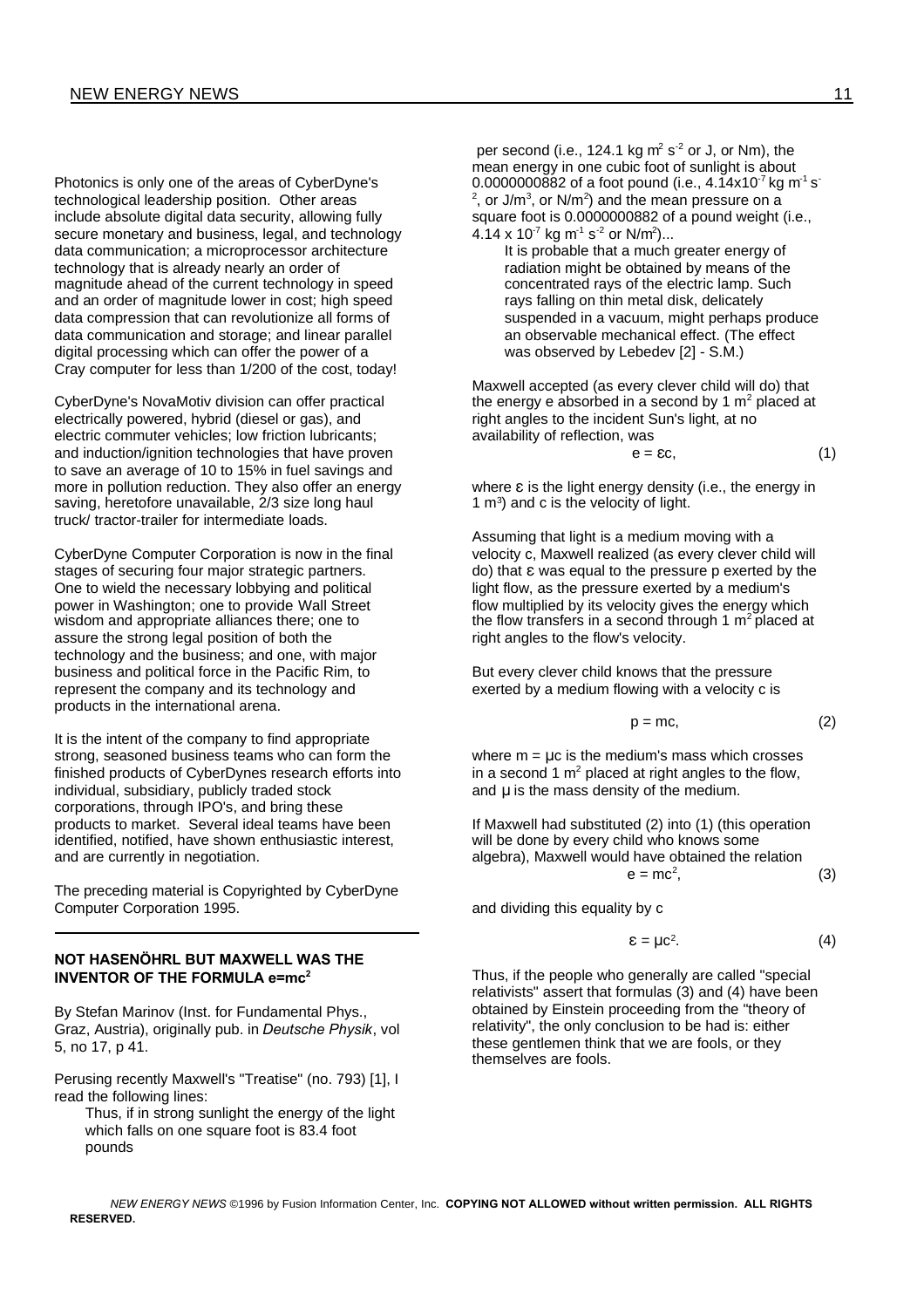I have to note that formulas (3) and (4) are to be written generally in the form [3]

$$
\mathbf{e}_0 = \mathbf{m}_0 \mathbf{c}^2, \qquad \mathbf{\varepsilon}_0 = \mathbf{\mu}_0 \mathbf{c}^2, \tag{5}
$$

 $(6)$ 

where

 $e_0 = e(1 - v^2/c^2)^{-1/2}$ ,  $m_0 = m(1 - v^2/c^2)^{-1/2}$ 

are the proper energy and proper masses. By e and m I denote the respective universal (i.e., rest) energy and universal (i.e., rest) mass. The universal energy and mass density of light are equal to zero.

Let me finally note that my friend, Prof. U. Bartocci, who is an expert in the history of science, established that formula (3) was published in the year 1904, independently of Hasenöhrl, by the Italian scientist Olinto de Pretto [4]. Bartocci et al. present the "case Olinto de Pretto" in a beautiful documentation [5]. Every man interested in the fundamentals of physics needs to read Bartocci's excellent historical investigation. Hasenöhrl obtained (3) with the coefficient 3/8 on the right [6].

#### **REFERENCES**

1. J.C. Maxwell, A Treatise on Electricity and Magnetism (Clarendon Press, London, 1881), vol. II, p. 402.

2. P. Lebedev, *Ann. der Physik*, vol 6, p 433 (1901).

3. S. Marinov, Divine Electromagnetism,

(East-West, Graz, 1993).

4. O. de Pretto, Atti del reale Istituto Veneto di Scienze, Lettere ed Arti, tome LXIII, parte II, pp 439-500 (1904).

5. U. Bartocci, B.M. Ponicelli & M. Mamone Capria, "Un dimenticato precursore italiano della equivalenza tra massa ed energia: Olinto de Pretto e la sua ipotesi dell'etere nella vita dell'universe," pubblicazione degli autori.

6. F. Hasenöhrl, *Ann. der Physik*, vol 15, p 344 (1904); reprinted in: *Deutsche Physik*, vol 3, no 12, p 45 (1994).

#### **DUALING THEORIES**

Courtesy Dr. Sam Faile

Madhusree Mukerjee (Staff writer), "Explaining Everything," *Scientific American*, January 1996, pg 88-94.

#### INTRODUCTION

The word "dual" -- fast replacing "super" as the most overused word in particle theory -- has many different connotations for physicists. Broadly, two theories are said to be dual if they are apparently dissimilar but make the same physical predictions. For example, if all the electrical and magnetic quantities in Maxwell's equations for electro-magnetism are interchanged, one nominally

obtains a different theory. But if in addition to electrical charges, the world is presumed to contain magnetic charges (such as the isolated north pole of a bar magnet), the two theories become exactly the same -- or dual.

#### **ROTATIONAL EARTH POWER?**

"As the World Turns, Free Energy?" *Business Week*, August 28, 1995, p 77.

The NuEnergy Associates, a handful of retired engineers and physicists, have produced and patented a so-called gyro-power machine that's basically a gyroscope connected to a generator. The gyro stays fixed in space while the Earth turns under it. In 24 hours, the gyro has made one revolution with respect to Earth. Therefore, if the gyro could be geared to a Earth-connected machine, it could generate energy. It would only slow the Earth's rotation by one second over 10,000 years.



Gyro stays fixed in space. Earth turns under it. In 24 hours gyro has made one revolution with respect to the Earth. Therefore, if I could gear the gyro to a machine, I could generate energy.

Although it's therotically possible to generate all of the electrical power needed in the world with this method, there is one small problem: the working model, which is only two inches in diameter, actually consumes more energy than it produces. NuEnergy is seeking \$2 million for a three year project to scale up the gyroscope to a four foot wide rotor, which would reach the energy break-even point so that it would not fall apart at high speeds; and find efficient gearboxes to translate the once-a-day wobble rotation of the gyroscope into the high rotational speeds a generator requires. The required gear ratio is about 1 million to 1. NuEnergy Director Roger C. Finvold says he is sending skeptics videotapes of their creation in action. "Once you see it actually working", says Finvold, "it makes sense."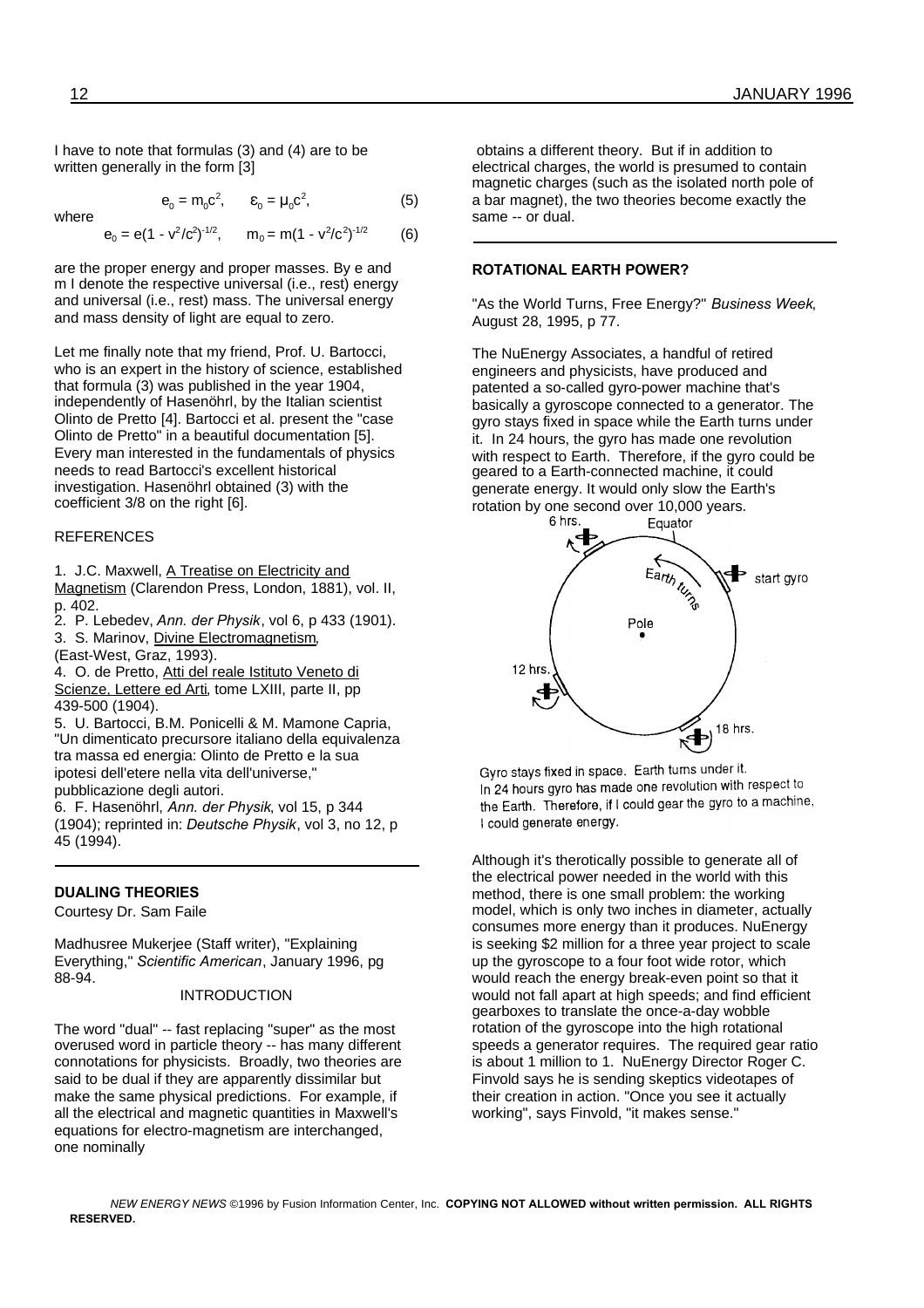#### **CHARACTERIZING THE PERFORMANCE OF NON-CONVENTIONAL ELECTRICAL MACHINES BASED ON POWER AND ENERGY MEASUREMENTS**

Part 2, continued from NEN, September 1995 By George D. Hathaway, Hathaway Consulting Services, Canada 27 November 1995

#### Non-conventional Energy Technology (NCET) **Efficiency**

The ultimate engineering test of an invention's viability is whether it outperforms currently available conventional devices, or will do so in the near future given reasonable time and funding. The only way to determine the extent of this performance is by making comparisons in terms applicable to conventional systems. Therefore, new systems must also be investigated and promoted using conventional engineering language and test protocols. This means performing tests and publishing results using ohms, watts, volts, amps, etc. Since the goal of all of the NCET discussed in this series is the provision of rotational, electrical or thermal energy, energy and its time derivative, power, must be measured and calculated carefully, accurately and consistently.

Although it is possible and even desirable to measure such factors as transient, frequency and phase response, these are not required when determining first-order energy or power production or efficiency. These factors enable the researcher to obtain a clearer understanding of the operation and mathematical modelling of the system but are usually beyond the capabilities of most experimenters. They are important, of course, when optimizing or improving the design and especially when matching device to load.

It is claimed by many researchers in NCET that their device is "over efficient," "super efficient," or "over unity," meaning that the total output energy exceeds input energy. This implies that there is a definable input and output to begin with. It follows that the device must have either four electrical terminals (at least) or two terminals plus rotating shaft. (Thermal converters such as Cold Fusion devices are treated elsewhere.) One of the usual pitfalls into which researchers stumble is their imprecise definition of output and input, especially if their designs incorporate storage batteries and/or are essentially two terminal devices. Great care must attend the claim that energy flows both ways over the same two wires of such a two terminal device when it is presumed that the device is taking some energy from a battery, amplifying it, and then returning it to recharge the battery.

It is a given, however, that those two-terminal devices devoid of batteries or input rotating shafts which produce energy above a certain amount are true free-energy devices provided their energy outputs are measured correctly. If one wishes to measure in detail their input/output energy conversion efficiencies, however, one must have considerable knowledge of the true source of the driving energy, something which, as of this writing, very few researchers possess. Therefore, if a device is to be called over-unity efficient, its input and its output must be well-defined and available for measurement.

Conventional power electrical engineering, when measuring rotating machines such as generators and meters, uses a method of calculating overall operating efficiency which involves measured electrical output and calculated and measured losses within the machine. This is due to the inherent difficulties in measuring, for large electric generators for instance, the driving shaft torque and therefore the input power. Because of the generally detailed knowledge of the nature and size of the losses in such machines, this method of efficiency calculating has been found to match very closely the calculation of true percent efficiency:

|                            | $\mu = \frac{output}{x} 100\%$ | $n = \frac{output}{x}$ 100% |
|----------------------------|--------------------------------|-----------------------------|
| <b>EFFICIENCY</b><br>LARGE | ROTATING MACHINES              | <b>STRICTLY DEFINED</b>     |

Some researchers attempt to modify the first equation above and adapt it to their NCET invention by such means as subtracting the assumed driving motor losses and internal energy losses due to internal resistances. Unfortunately, more often than not these losses are estimated rather than measured and the highest possible value is assumed, thus unjustifiably favoring the device's performance.

Measuring the input shaft to output electrical efficiency of conventional motor-driven rotary NCET generators demonstrates another difficulty insofar as the efficiency of the drive motor must usually be defined as it is easier to measure the input electrical energy to the drive motor than to measure the motor efficiency itself. It is highly unusual to find an off-theshelf motor with efficiency curves as function of speed or torque. Most researchers will simply guess at an efficiency or assume a published efficiency specification a being valid throughout the test range of speed or torque. As motor efficiency can vary markedly with torque and speed, it is essential to obtain these curves beforehand, or else only operate at a known point on the torque-speed curve at which the efficiency is well established. For instance, most motors operate at approximately 1/4 of their rated efficiency when lightly loaded (less than 10% of rated power). As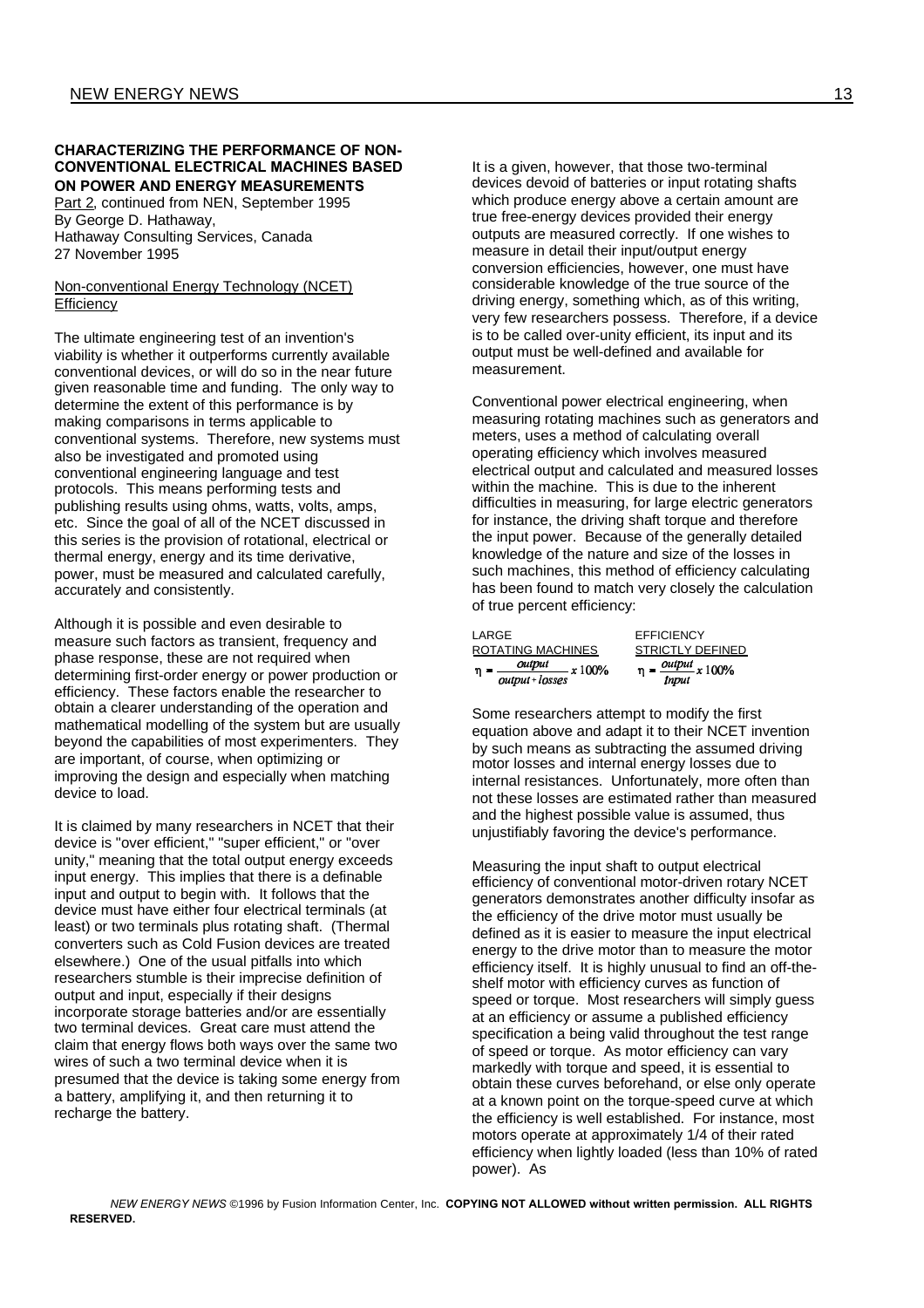well, all motors of a particular horsepower rating from the same manufacturer do not have identical efficiencies. When dealing with putative efficiencies of a few percent over unity, for example, this can have a significant effect on the viability of the design. For instance, 1978 NEMA standards allow a minimum actual efficiency of 46% even though the rating for a particular class of motors is published as 50.5%.

To add to this problem, there is even variation between international efficiency testing methods. For example, IEEE 112 Method B and Japan's JEC37 standard can give up to a 3% difference for 15 hp motors and a larger deviation as sizes become smaller.

Some NCET designs borrow a term from heat pump technology, COP, or Coefficient of Performance. The heat pump uses electricity to extract heat from the natural environment (eg. ambient air or groundwater). Thus the new energy efficiency, COP (thermal energy output/electrical energy input) is often over unity and reflects the additional free energy obtained from nature. If true free energy devices of the types discussed herein are ever constructed, COP may be a better term to use until the precise nature of the additional energy source is known. By then we might be able to calculate the inherent power of the new source(s) and thus lower the efficiency figures to below 100% again. As an analogy, ask yourself: what is the true energy efficiency of a water turbine?

#### Common Misconceptions

Before discussing the basic engineering measurements necessary for the assessment of performance (in Part 3), it is instructive to examine some common misconceptions held by free energy researchers. Unfortunately, most literature concerning free energy measurements and calculations abounds in misunderstandings of principals and characteristics or misapplication of technique. These can range from simple to complex depending on the system and generally indicate a failure to investigate or apply the proper technique or calculation. **It is most often caused by the researcher's over-enthusiasm at the excitement of having made an apparent breakthrough, although on rare occasions it is pre-meditated intent to deceive.** The eagerness to publish should never be given greater importance than the integrity of the contents.

Many NCET devices incorporate storage batteries. Such systems must be characterized using energy measurements and calculations rather than power only. This is especially true in any system that alternately

charges and loads a set of storage batteries such as lead-acid or nickel-cadmium and is claimed to act like self-powered battery charger. Without adding the essential time component, no direct comparison with conventional systems is valid. This must be done on an energy-to-energy basis.

Coupled with this is the chronic underestimation of current lead-acid batteries' energy storage capabilities and tendency to self-recharge after heavy loading. The researcher is urged most strongly. therefore, to perform simple load tests on the storage batteries to be used to make sure they understand the batteries' capabilities in conventional circuits.

It is also well known that enhanced recharging of storage as well as, to a lesser extent, primary batteries is possible by high frequency resonant and non-resonant reverse-current pulsing. There are several systems on the market that use exactly this technique in a precisely controlled manner to extend discharge cycle life. While this technique allows more efficient use of the battery, it operates at less than unity efficiency when properly measured. It is important to note, however, that measurement of the energy content of such pulses, except in the cases of simple zero DC-offset waveforms, can be complex and difficult without proper equipment. Enhanced lead-acid cell charging at high currents is possible but battery life will be severely foreshortened and it is a dangerous practice due to excess hydrogen devolution and plate buckling causing internal shorts.

Another popular misunderstanding regarding storage batteries is the measurement of their state of charge. For a few NCET devices involving battery charging this is the main performance criteria that is "measured" to demonstrate over-unity efficiency. It is apparent that they are really trying to show how much energy is left in the battery after a particular charging or loading operation. Unfortunately, virtually all NCET researcher experiencing with these types of devices equate charge state with terminal voltage only. Many other factors are required to adequately determine the true state of charge including temperature, age and, most importantly, slope at the point on the discharge current curve. These additional factors must be compared to the battery manufacturer's data to determine actual charge state and thus remaining capacity (energy). It must constantly be kept in mind also that batteries' discharge curves are non-linear and exhibit knees and breakpoint so that comparing two batteries' "state of charge" (measured solely by voltage) whose voltage is the same does not mean they have the same remaining capacity stored within, measured as (instantaneous watts/unit time) multiplied by (total time until charge reaches a certain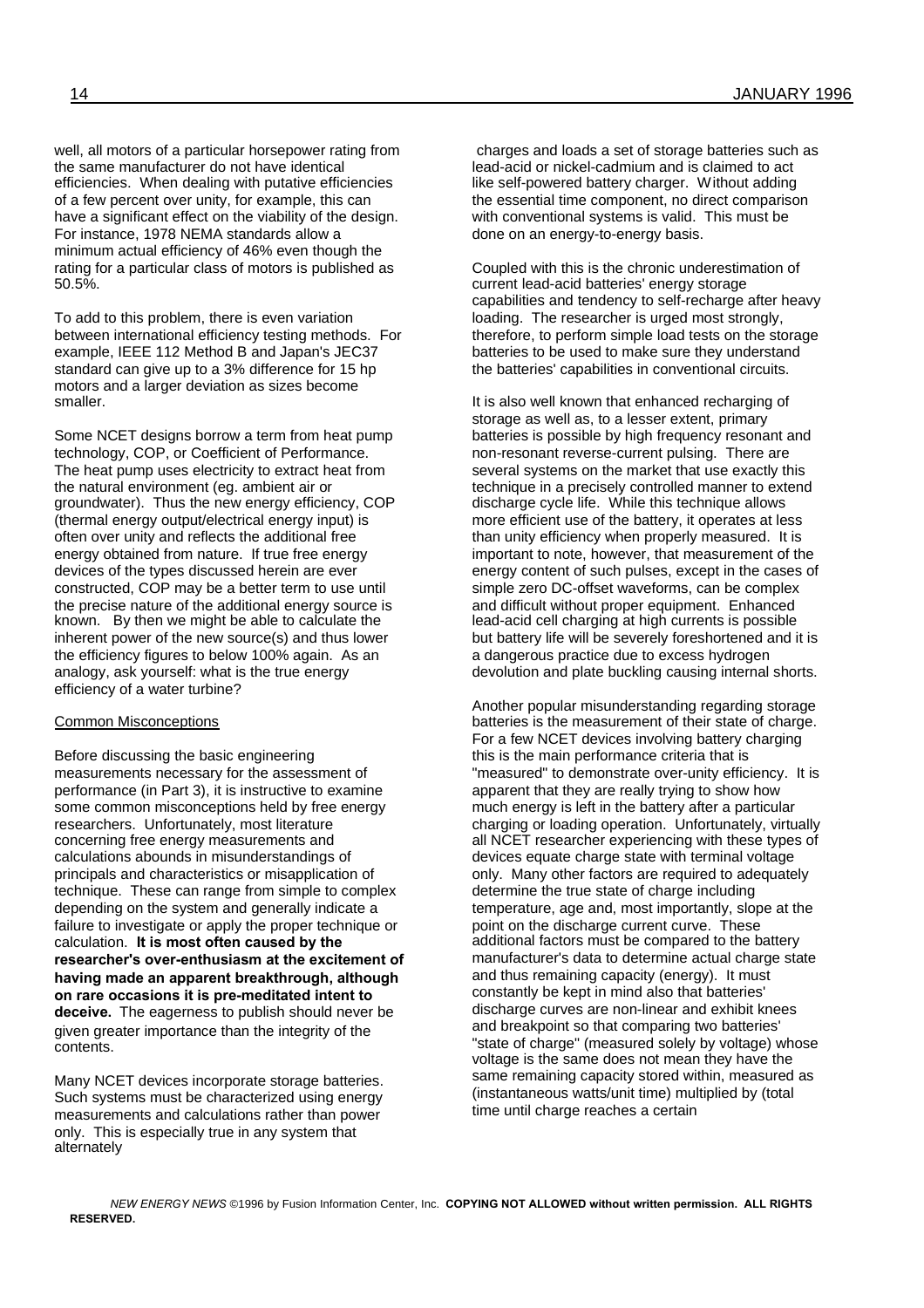minimum value). Capacity also varies with discharge rate.

It is claimed that for some two-terminal NCET devices connected to batteries, power flows both ways simultaneously into wires only: from device to battery and from battery to device, thus keeping the battery charged while powering the device. Unless these two wires can be characterized as a high frequency, multi-mode transmission line with sophisticated multiplexing capabilities at either end, stating that these systems allow simultaneous power flow in both directions at the frequencies specified must be unequivocally demonstrated as being so before this claim is acceptable.

With regard to rotating NCET devices, it is often observed that the shaft speed of NCET generators occasionally increases when an electrical load (usually a short circuit) is placed across their output terminals. This, it is stated, is totally unheard of in conventional physics. This statement embodies two incorrect assumptions, namely that a decrease in RPM always means a decrease in power transmitted by the shaft, and that placing an arbitrary load, usually a short circuit, across the output terminals constitutes "loading" the generator.

The first of these assumptions can be simply examined. Mechanical power in a rotating shaft is equal to the torque times the angular velocity as defined above, namely  $P_{mech} = M\omega$ . If the torque is constant, then the power will be proportional to the rotational speed. However, varying the torque while keeping the speed constant will vary the power. In a simple shunt connected motor, for instance, an armature current increases, torque rises rapidly while RPM falls slightly, demonstrating the variability in the two parameters  $M$  and  $\omega$ .

The second of these assumptions results from researchers not doing their homework. If the researchers scanned any electrical machines text they would discover that in many instances and depending on the wiring of the machine, decreasing the resistance in a certain part of the circuit (sometimes used as the output/input terminals) will inevitably result in a shaft speed increase. This is shown by applying simple laws of conventional electrical engineering. In the example of the fractional horsepower shunt-wound motor used above, decreasing the total armature resistance increases the speed. Therefore, the internal circuit diagram of the NET generators or motors must be known and examined if such speed vs. load claims are to be made.

A corollary misconception related to the foregoing is the assumption that zero resistance equals maximum load". **The term "maximum load" as used by most NCET researchers means that condition which allows maximum power to flow from the source to the load. In electrical technology, that condition means the electrical impedance of both source and load must be equal**. The most general case has these impedances broken into the resistive or active (real) part and the inductive or capacitive reactive (imaginary) part. When the load comprises a purely resistive element, or nearly pure, the imaginary part is negligible and the impedance of the load can be measured in ohms by an ohmmeter. Loads such as resistors, light bulbs and heaters can effectively be treated as purely resistive up to moderate frequencies. Motors, etc., when used as loads, exhibit generally high inductive impedance along with the purely resistive and should only be used in power measurements by those who are conversant with the calculations involved. This latter only applies to loads handling AC. However, caution must always be exercised when measuring the impedance of the load.

In general, the same applies to characterizing the output impedance of the source. If it contains inductive or capacitive components and its AC output power is to be measured, it will usually show a significant phase shift between current and voltage waveforms. More about this in the section on measurement to follow.

Returning to the maximum load problem above, it is easily shown that maximum power is transferred to the load when the impedances of the load and source are equal. If the currents alternate and reactive elements appear in the source or load, maximum power transfer occurs when the source impedance is the complex conjugate of the load impedance - with the real (purely resistive) part of the impedances equal. In the purely resistive case, or the DC case, these impedances can be measured as pure resistances by an ohmmeter. All NCET devices have non-zero real output impedances, usually ranging from several tens to several thousand ohms. Applying a short circuit across the output terminal, i.e. a near-zero ohm load, therefore does not represent a "maximum load" since the impedances are different.

Some NCET researchers claim their devices produce an excess of output to input of 2-5 watts and it can be shown that the measurement of output power is sound. These researchers should keep in mind that with tuned low-frequency circuits, it is possible to "extract" by induction, several watts of continuous AC power from nearby 60 Hz mains or powerlines.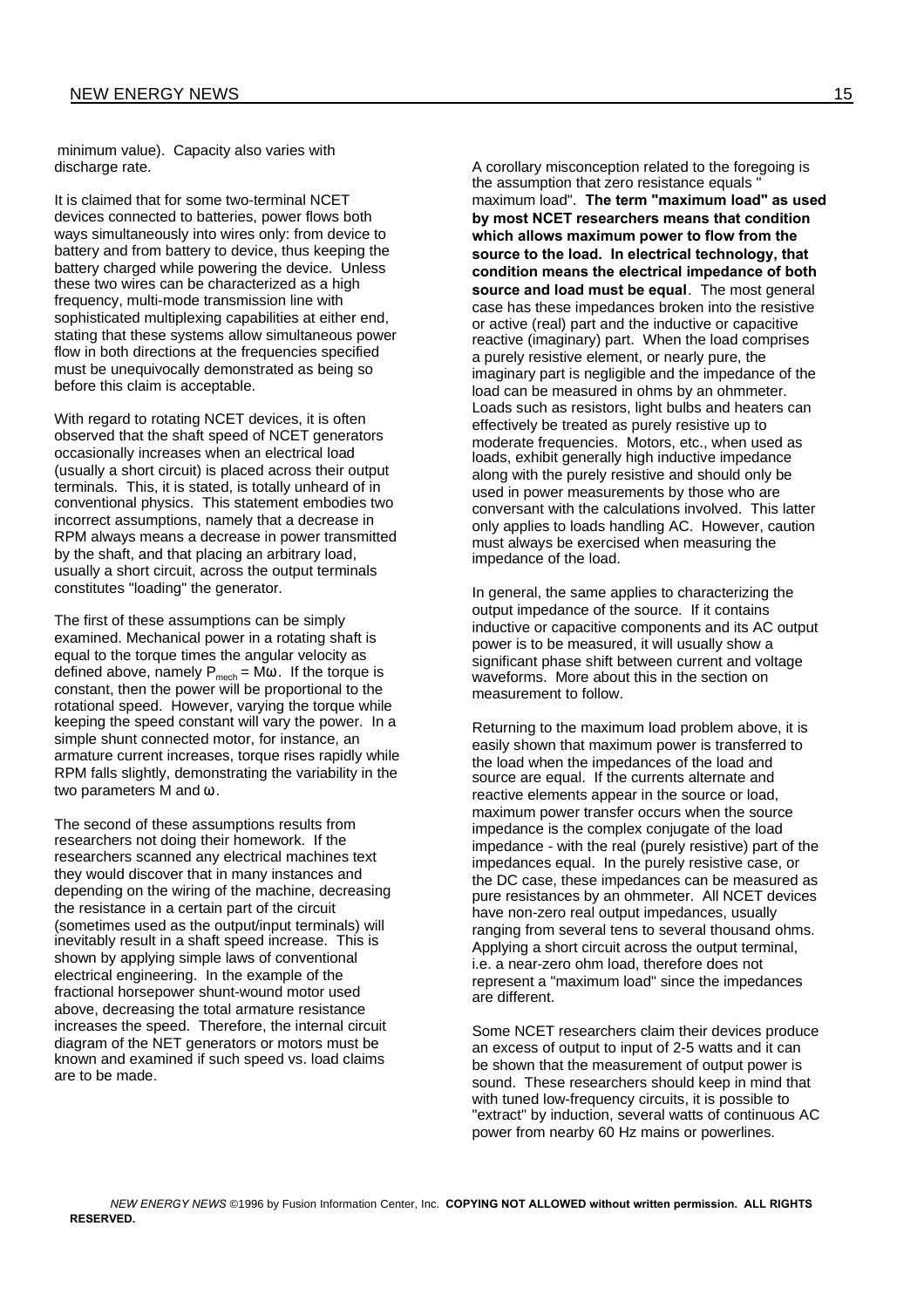Several NCET devices have been operated in socalled Faraday Cages or screen rooms. This is ostensibly to show that ordinary ambient electromagnetic radiation cannot be the energy source and that some other energy form must be contributing which is apparently unshieldable by nature. Researchers must be exceedingly careful, even with well-grounded cages, when they state that the interior of the cage is thus free of ambient EM radiation. Frequencies in the ELF and VLF range up to several tens of kilohertz can easily penetrate the walls of all but the most perfectly made cage. Faraday Cages are almost totally transparent to wavelengths of the magnetic component of an EM wave. Screening the electrical wave component properly requires a completely seamless and multishelled design if penetration and inner surface properly requires multi-shelled enclosures of highpermeability material such as mu-metal and can easily cost tens of thousands of dollars for a small (eg. 6" cube) enclosure. It is the magnetic component that is usually responsible for erroneous oscilloscope readings.

Frequently, NCET researchers use a comparison of the apparent brightness of a light bulb or bulbs powered by a free energy device versus bulbs powered by conventional means, usually household AC mains. This comparison assumes that when two bulbs glow with approximately equal apparent brightness, the power they consume is the same. Worse, they consider that half apparent brightness means half power consumed. First, the perception of apparent brightness between two bulbs is extremely difficult with the unaided eye. Secondly, since commonly available bulbs and lamps have non-linear light output vs. power consumption curves, half apparent brightness does not mean half power. Commercial light bulbs are power rated by the manufacturer for a specific current, frequency and waveform (eg. 60 Hz sinusoidal). As Tesla repeatedly showed, it is possible to bring a filament (or even a much bulkier piece of material) to white incandescence using a high frequency AC current of very small average power, which, therefore, hardly gave off any heat. He was simply using a different, much more efficient form of lighting. T. Henry Moray's machine also demonstrated this capability. **Therefore, if there are any arcs or other highfrequency generators in the NCET circuit, the comparison of power using light bulbs is useless**. Joseph Newman had a much better and more reliable method: connect the outputs to two identical motors with identical fans in the same ambient air regime and compare RPMS over time.

#### **COSMOLOGY NOTE**

By Greg Hodowanec 26 November 1995

Dear colleague: This may be of interest to you.

#### I. Do simple coils interact with space energy?

The simple experiment shown below shows some interesting effects which can be observed on any oscilloscope, vintage-type or modern. Some effects appear to be strong resonances which may be at the coils natural resonance frequency. The coils tested were small windings salvaged from old relays, transformers, solenoids, etc., which used many turns of rather small size wire. The coils I used ranged from about 300 to 1500 ohms of resistance. The scope was used at an AC input and generally with internal synch.





The coil used alone develops low-level signals at some resonant frequency points. These types of responses were seen many times in the past and were attributed to the GW signal detection capabilities of coils. However, a short 'antenna' of 3 to 10 feet in length increased the responses substantially. Connecting the coil to the home water pipes-system pipes increased the responses to several volts peak-to-peak.

#### B. Responses

There are many different types of responses to be seen. The most pronounced is a possible coil resonance response (which ranged from about 5 kHz to l MHz, depending on the coil used) as shown here: Fig. 2



This appears to be a pulse-type excitation of the coil which then decays exponentially. Some coils (and frequencies) decay much more slowly and thus look like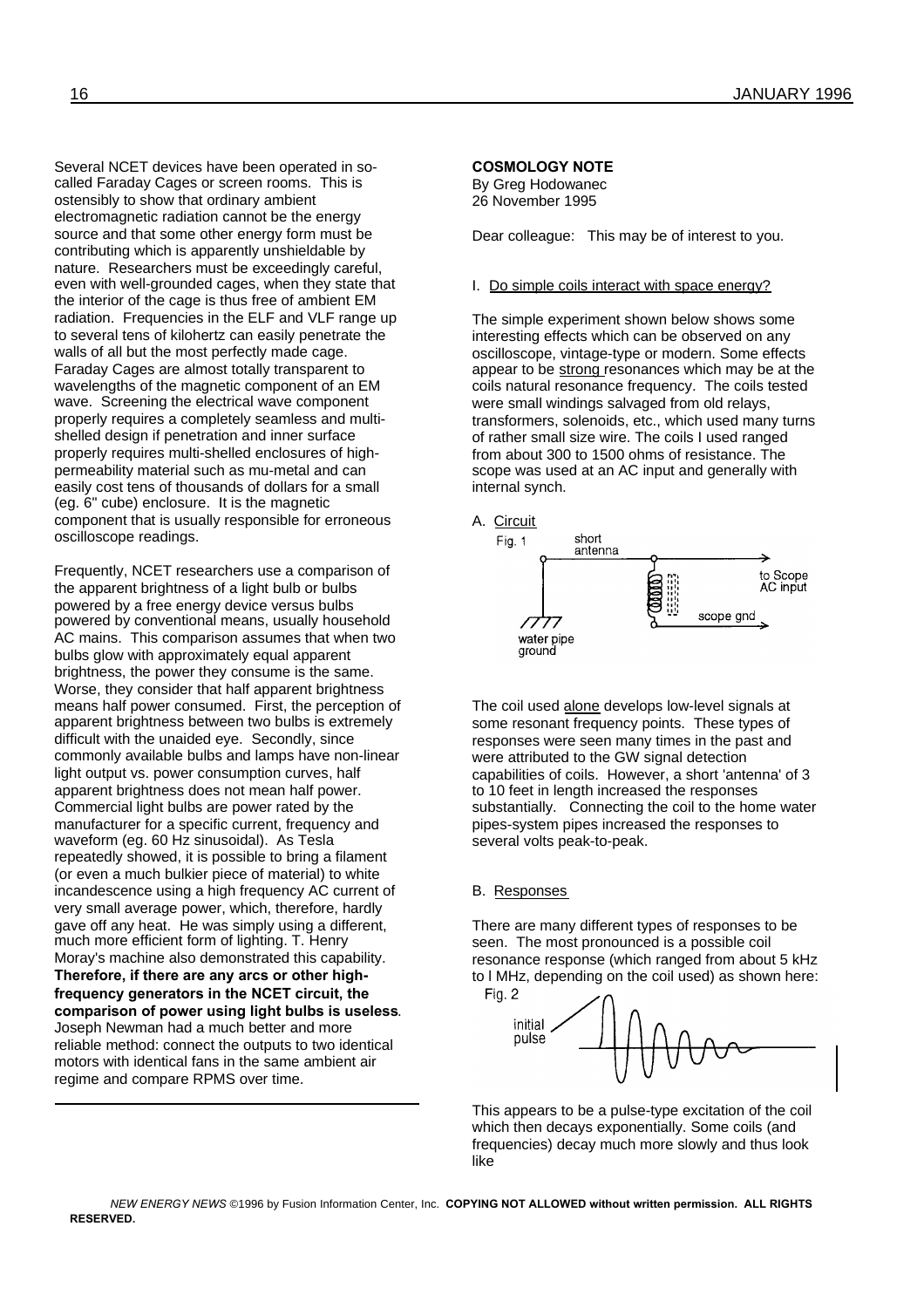wave packets. If the initial pulse is expanded, then varying multiple pulses are seen, suggesting that the coil excitation is from a continous process. Similar type responses were seen in double-shielded GW (gravity wave) signal detectors which were known to be interacting with space gravitational impulses. Some ferrites placed in the cores of these coils increase response (and tune it), but some others actually seem to degrade the performance. Magnets seemed to have but very little effect on performance and coil orientation did not appear to be critical. Shielding of the coil in a steel 'cookie tin' appeared to have no affect.

#### II. Conclusions

This is a most simple experiment which can be performed by most of you. Perhaps it might be just a way to 'cohere' the aether and thus extract energy from it in a most simple way? **Perhaps from it we can learn the secret of many free energy devices, including the VTA, MRA, Swiss M-L-C, and the various motor-generator devices?** My present speculation is that a small amount of 'leakage' 60 Hz (with harmonics) may be 'pumping' the coils in a parametric mode and thus extracting energy from the many scalar-type signals present in space; but there is a strong possibility that it may be extracting energy directly from the aether itself(?). There is also the possibility that the pulses are from strong LF radio stations, but I can't imagine seeing several volt signals (3 to 10 volts pk-pk) coming from radio stations at a great distance. However, I can understand the possibility that 'weak' EM signals could possibly serve as 'pumps' as speculated above. However, local AC feeder lines in a neighborhood could possibly develop such levels at low frequencies (say 60 hz and the immediate harmonics), but such higher levels at 5 KHz and up seem to be out of the question at this time.

As usual, these speculations are intended to let you look a bit further into these aspects. I look forward to your remarks. Perhaps some of you may come up with alternate explanations?

Regards, /s/ Greg Hodowanec

#### **POWER-GEN '95 CONFERENCE**

#### **CETI Demonstrates 1,300 Watt Cold Fusion Reactor Produces 1000 to 4000 Times Input** By Jed Rothwell

Last week at the Power-Gen '95 Americas power industry trade show in Anaheim (December 5-7, 1995),

a 1-kilowatt cold fusion reactor was demonstrated by Clean Energy Technologies, Inc. (CETI) of Dallas, Texas. The cathode is composed of thousands of 1 mm diameter co-polymer beads with a flash coat of copper and multiple layers of electrolytically deposited thin film nickel and palladium. CETI holds three U.S. Patents on the beads, with additional patents pending. During the demonstration, between 0.1 and 1.5 watts of electricity was input, and the cell output 450 to 1,300 watts of heat. In April 1995, at the Fifth International Conference on Cold Fusion (ICCF5), CETI demonstrated a cell with input of 0.14 watts and a peak excess of 2.5 watts, a ratio of 1:18. In October 1995, at the 16th biannual Symposium on Fusion Engineering (SOFE '95) the University of Illinois showed a CETI cell with 0.06 watts input and 5 watts peak output, a ratio of 1:83. Ratios at Power-Gen ranged from 1:1000 to 1:4000.

The ICCF5 and Power-Gen calorimeters were designed and constructed by Dennis Cravens. The SOFE '95 calorimeter was constructed by George Miley's group at the University of Illinois.

The Power-Gen cell and calorimeter are much larger than CETI's previous cold fusion demonstration devices. The cell is 10 cm long, 2.5 cm in diameter, containing roughly 40 ml of beads. Previous cells had about 1 ml of beads. The cell itself is wrapped in opaque foam plastic because the cell geometry has been improved and the improvements are not yet covered by patent applications. Other components in the calorimeter are made of clear Lucite plastic. (Photographs of the device can be seen on the World Wide Web address below.)

The flow calorimeter reservoir holds 2.5 liters and the flow rate is set between 1.0 and 1.5 liters per minute. A control cell is mounted parallel to the hot cell. The flow to both cells is regulated with precision valves. The reservoir and pump consist of a Magnum 220 aquarium pump with a micron filter attachment, with an additional Lucite cylinder built on top of the pump unit to hold a cooling coil, gas trap, and a 3.5 watt computer cooling fan. Water is circulated by a magnetic impeller pump, driven by a 50-watt motor mounted underneath. Static in-line mixers ensure mixing. (These are plastic objects about an inch long with vanes to stir the flow.) A few weeks before the conference, Cravens decided to increase the flow rate in order to keep the temperature below 50 degrees C. The new flow rates exceeded the capacity of his flowmeters. He was not able to procure a bigger flowmeter in time for the conference, so no flowmeter was installed. Flow was measured by turning stopcocks to redirect fluid from the cell outlet tube into a graduated cylinder for 15 seconds. This test was performed many times, and the flow rate was not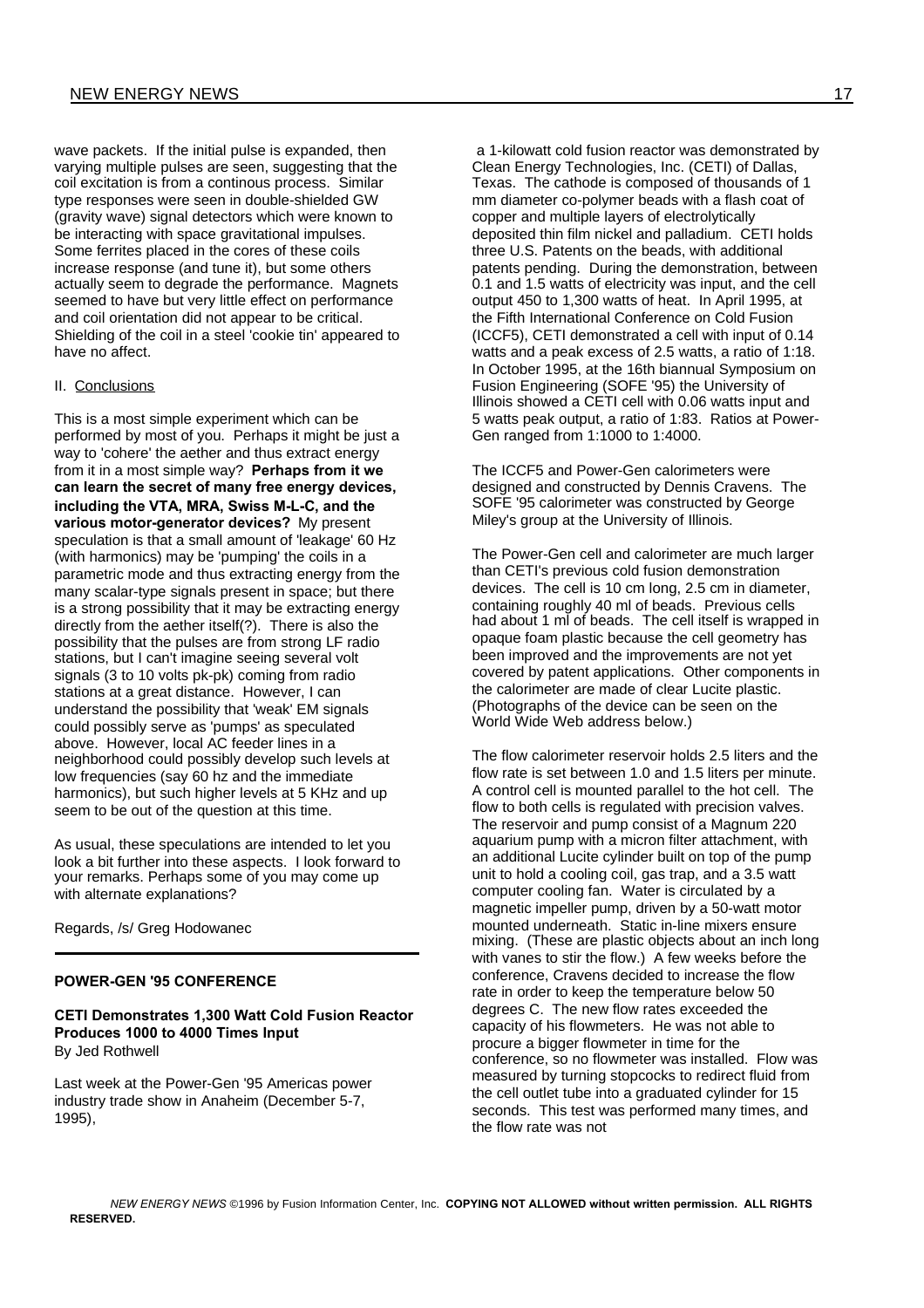observed to change measurable, except when it was deliberately adjusted between runs. The water hose from the pump is coiled in an air cooled box on top of the reservoir. Air is drawn through the box by the cooling fan. The pump, cooling fan and DC power supplies electrolysis all have one common AC cord, which is monitored by a Radio Shack analog AC voltmeter and a multimeter. Total power consumption by all components is 85 watts.

The Delta T temperatures and reservoir temperatures are measured with K-Type thermocouples, with Omega Model HH22 Microprocessor Thermometers. Power is measured with Metex M 3800 series multimeters.

The first test was marred by a malfunction in the control cell. The control cell consisted of tin plated shot, arranged as an electrochemical cathode, in the same configuration as the smaller CETI thin film beads. During tests at the lab leading up to the conference, this produced no excess heat, as expected. However, during the first test at one point produced a Delta T temperature as high as 2.6 deg. C. Cravens suspected that the flow was blocked and the cell short circuited. Later that evening he confirmed both suspicions. When he opened the cell he found that some of shot had corroded after weeks of electrolysis in warm water. The tin plating had peeled off. When they set up the cell in the afternoon, they made the flow rate in the control cell 300 ml per minute, the same as the live cell. Later on, the flow slowed down and the cell was shorted out by loose tin and debris and power consumption went up. In retrospect, this was a poor choice of materials for the control cell. The control cell was replaced with a joule heater for the remainder of the conference, which raised the water temperature the normal, expected amount.

Later on, in subsequent tests, I was able to observe the machine closely, and to make direct measurements of its performance with my own instruments. I tested the flow rate on the cold fusion cell side several times. As noted above, I did not see any measurable variation except when the flow was deliberately changed from 1,300 ml to 1,000 ml per minute by closing the valves. I checked the thermocouple readings in the reservoir, inlet and outlet with two thermistors and a thermometer. They agreed closely with the thermocouple readings. The reservoir temperature can be taken by removing the cooling loop section on top and inserting the thermistor probe directly into the water. Measuring inlet and outlet temperature required a little more ingenuity. I confirmed the outlet thermocouple reading by taking a 250 ml sample of water from the outlet pipe during a flow test and immediately measuring the temperature before the sample cooled significantly. I confirmed the cold fusion

18 JANUARY 1996

inlet temperature by turning off the control side joule heater and taking a 250 ml sample from the control outlet pipe.

Here is some sample data:

#### Test 1, December 4, two hours

INPUT POWER Measured AC: 0.7 A  $\degree$  120 V = 84 W Electrolysis:  $0.18 A^* 8 V = 1.4 W$ 

OUTPUT POWER Flow rate 1200 ml/minute (300 ml/15 seconds) Delta T Temperature 16 to 17 deg. C 1200 ml \* 16 deg. C \* 4.2 = 80,640 j/min = 1,344 W

#### Test 2, December 5, afternoon, 30 minutes

INPUT POWER Measured AC: 0.7 A \* 140 V = 98 W Electrolysis: 0.02 A \* 3.0 V = 0.1 W

OUTPUT POWER Flow rate 1000 ml/min (250 ml/15 seconds) Delta T Temperature 6.7 deg. C 1000 ml  $\degree$  6.7  $\degree$  4.2 = 28,140 j/min = 469 W

CETI plans to follow up on this with demonstrations of prototype consumer products, including larger cells for space heating and heat engines. They are working to develop these devices as rapidly as they can. They estimate that it will take six months to one year to make suitable prototypes. CETI is now engaged in joint R&D projects with five corporate and university strategic partners, including the University of Illinois and the University of Missouri. All five have independently verified the excess heat. The University of Illinois group has fabricated beads from scratch using a sputtering technique rather than electrolytic deposition. They have observed excess heat from their own beads as well as beads provided to them by CETI.

Akira Kawasaki and I took many photographs of the calorimeter. I scanned four of them, and John Logajan uploaded them in his home page on the World-Wide Web: WWW URL = http://www.skypoint.com/members/jlogajan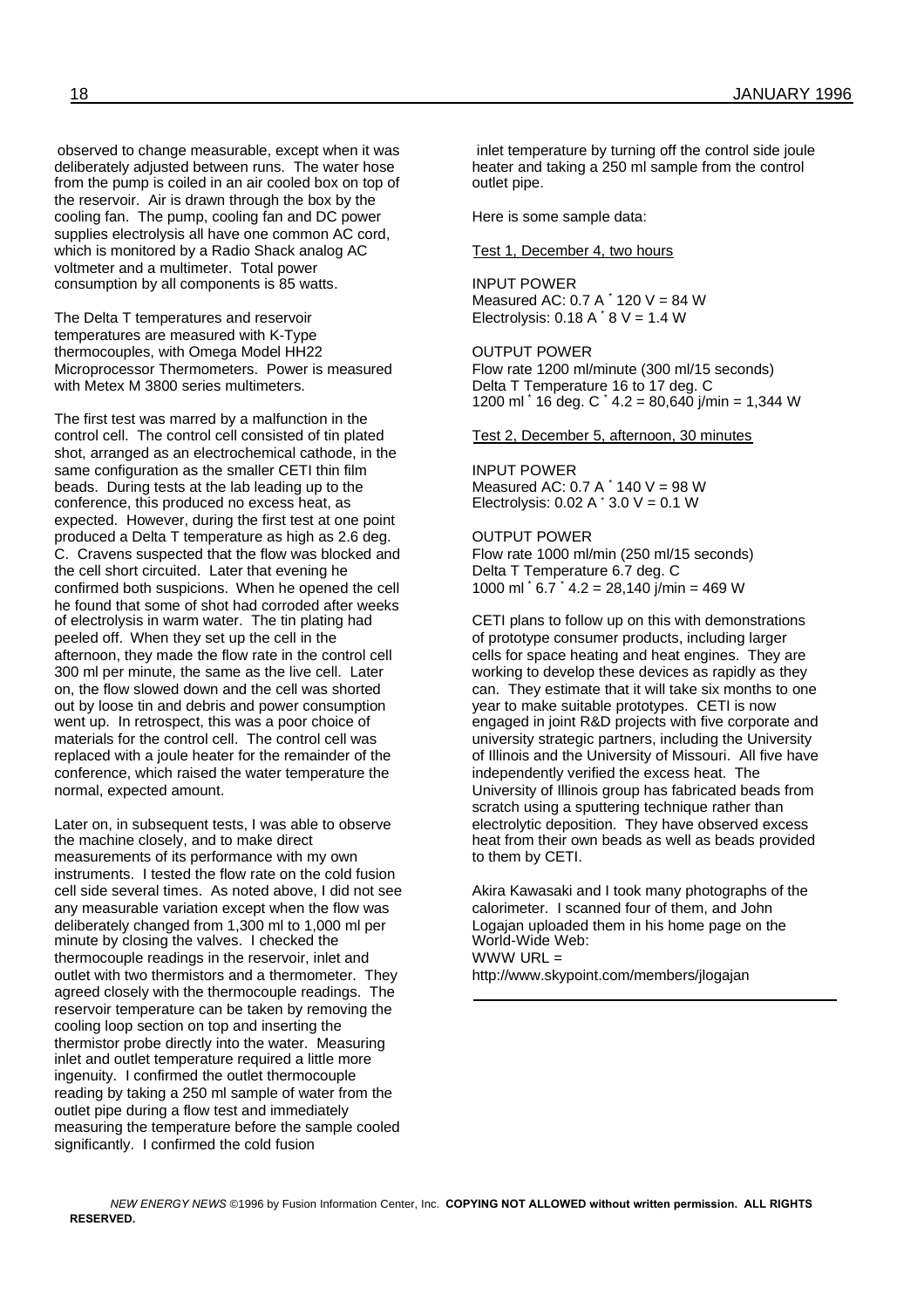

#### **LETTER FROM DR. HAROLD ASPDEN**

11 December 1995 Subject: The Japanese Motor

The only thing I can do at this moment is to send you three sheets from the patent drawings of the Nihon Riken Co. Ltd., European Patent Application. Inventor: Teruo Kawai.

The 317% efficiency related to the motor of Fig. 1 and 2, but Figs. 5A and 5B show the functional features -- Two ring magnets with sequentially excited magnetizing windings on the yoke bridging members. Note that the three-pole rotor is pulled forward by encouraging

magnetic flux to pass selectively through the front (leading) tips of the rotor poles. Commutation control is by an optical sensor arrangement  $(18 + 19)$  in Fig. 2.

This is very similar to the machines I am testing but there are interesting differences. The essential feature common to both, the one needed for the over-unity operation, is the provision of magnetizing sources (the magnets and the coils) in the machine core structure with their axis of magnetization at right angles (i.e. notin line with) the air gaps between and stator poles. This ensures that the magnetomotive force across the gap is augmented by that generated by the forced alignment of the domain flux within the ferromagneticcore adjacent the pole faces. Conventional motors usually put the magnetizing coils on the poles directly, which is good design practice to avoid leakage effects, but no good for over-unity operation because it provides close inductive coupling so that the back EMF absorbs all its input power from the windings and takes none from the free source provided by the electron activity in the iron.

Best regards, /s/ Harold Aspden



Figures from the Kawai patent.

#### **LETTER FROM SWITZERLAND**

HoloTec, 25 November 1995

Thank you for the prompt answer to my recent letter. Of course, I agree with you about the aether and its implications on energy transformations. By the way, in Germany a well known scientist published a new and revolutionary electromagnetic theory (privately of course). It's the so long awaited "Theory of Everything." Because of its importance for our clean energy research and exactly to understand the cold fusion process, this theory may be of great interest for you. Because there are not

English papers available until now, I try to give you a short summary:

The basics in Maxwell's theory about electricity are first the single electric charged particles (div  $E \neq O$ ), known as electrons, protons or positrons etc., and second, the non-existence of single charged magnetic particles (monopoles). This seems to be quite correct for electric conducting materials.

According to the new theory, there exists a prior field called Hydro-Magnetic Field (HM-field), which may be similar to the aether field. This HE-field can be divided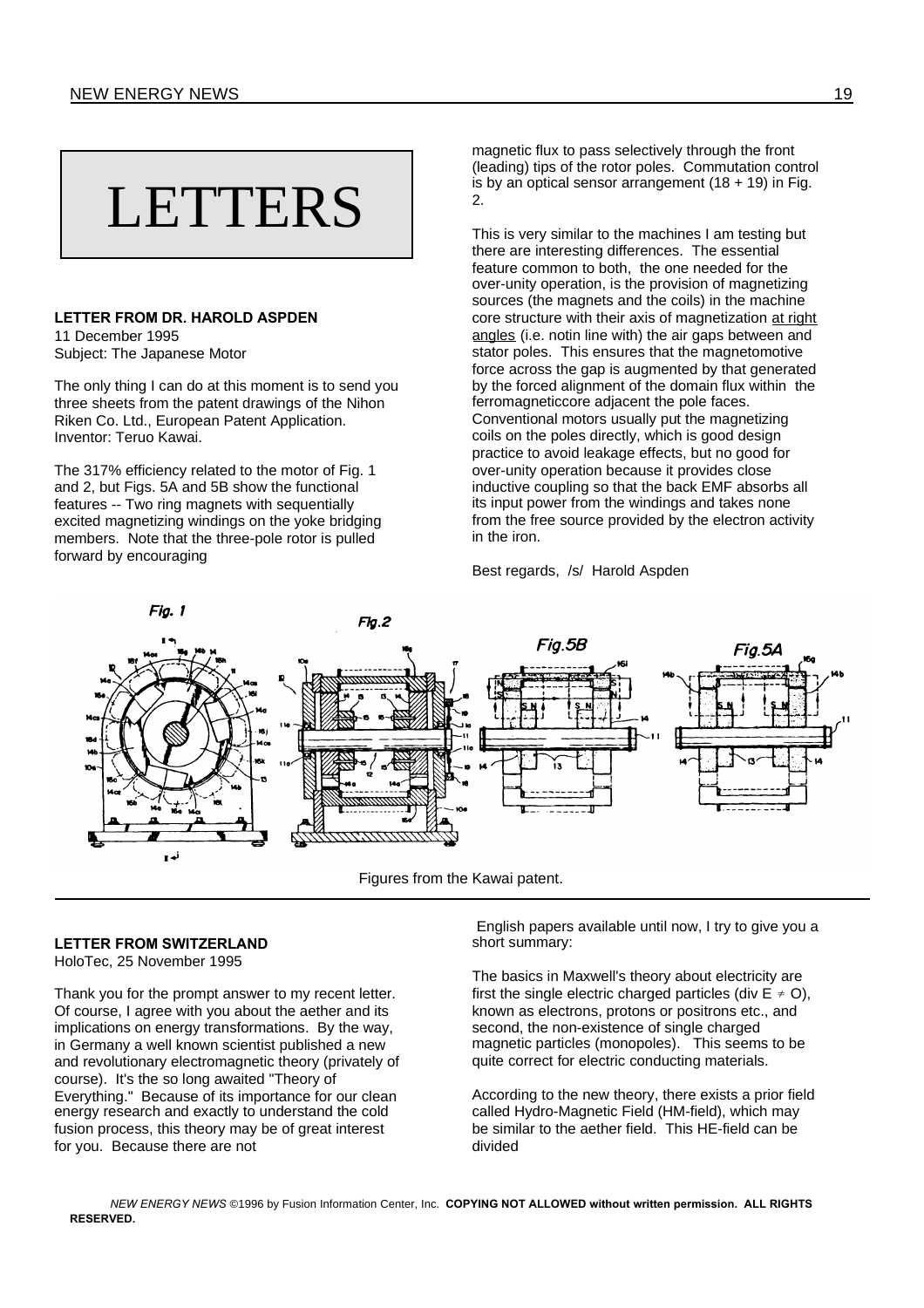into the well known Electro-Magnetic Field (EM-field) and into the newly discovered Hydro-Gravitation Field (HG-field). The summation of EM-field and HGfield forms the also well known Electro-Gravitational Field as Niels Bor used it to explain his atom model.

The basic assumption of this theory is the total duality of electric and magnetic fields. This has been done mathematically and leads, for example, to the following explanation:



This easy drawing has very, very many implications on physical, medical and even chemical science. I can't explain all details here. We all know the current vortex and its applications. But we don't know the potential vortex, which is only possible in a nonconducting environment with a high dielectric constant (i.e. water!).

The term "hydro" is deduced from the Greek word of water. The Hydro-Magnetic (HMF) Field has an existence without mass and charge (as the aether). This field can be studied similar to the fluid technology. It's behavior is like an ideal liquid, such as supercooled Helium.

According to this theory, there is no electric charge as there is no magnetic charge. So you're asking what is an electron? An electron, (and also a position), is an electric dipole. But the positive electric pole is in the center of the electron formed by potential vortexes, and can't be seen from outside. Also, all other "elementary" particles can be deduced from this single electron-positron vortexes.

There's no room here to give you all information about this theory. This would fill a book. But what has been done with this theory until now? I will give you some highlights:

- Easy to understand and to visualize (no ultra-high mathematics required)

- Deduced the Schrödinger Equation without quantum mechanics.

- Deduced (not measured!) all "elementary particles" with its mass, charge spin, etc.

- Explains why the general relativity is a misconception. The speed of light isn't a constant. but depends on the HMF field strength of the vacuum or the media where the light passes through.

- Explains what gravity is.
- Explains what electric charge is.
- Explains what antimatter is.
- Explains what superconducting is.
- Explains why we do not need strong and weak
- nuclear forces to understand an atomic nucleus.
- Explains what light (photon) and its so-called duality is.

- Gives some information on how matter and the vacuum is structured. (The fields are not caused by matter but matter is caused by fields)

- Gives some information how the zero-point-energy can be tapped (is my opinion only).

Why am I writing you this stuff? Because there is an obvious similarity with so many things observed or supposed in the free energy community. Rotating electric fields has been done by Seike and probably Searl. Water experiments have been done by Schauberger or Keely. Especially Schauberger and Keely have a much better understanding concerning this new theory.

So I suppose that cold fusion can also be explained mathematically with this theory. If so, there is not only an experimental approach, but also a theoretical approach to cold fusion and other clean energy technologies.

Thank you very much. André Waser

## **LETTER FROM DON KELLY**

25 November 1995, Florida

Here are two expired patents (U.S. Patent #3,861,149, Modular Closed Cycle Turbine System, filed Feb. 8, 1972, and U.S. Patent #4,036,290, Helical Expansion Condenser, filed Jan. 24, 1972), that could still be useful today. Since the patents are expired, they are in the public domain, and anyone can use them. If you know of any solar energy company who may benefit from this technology, please advise them.

An industrial friend of mine in Orlando, Florida, was involved about 5-6 years ago with a company that was marketing Rankine type solar systems. The solar systems were doing ok for awhile, until some of the expander-turbines began burning out due to the excessive back pressure/resistance from the cooling/condensers. The described helical expansion condenser could have solved their problem. The value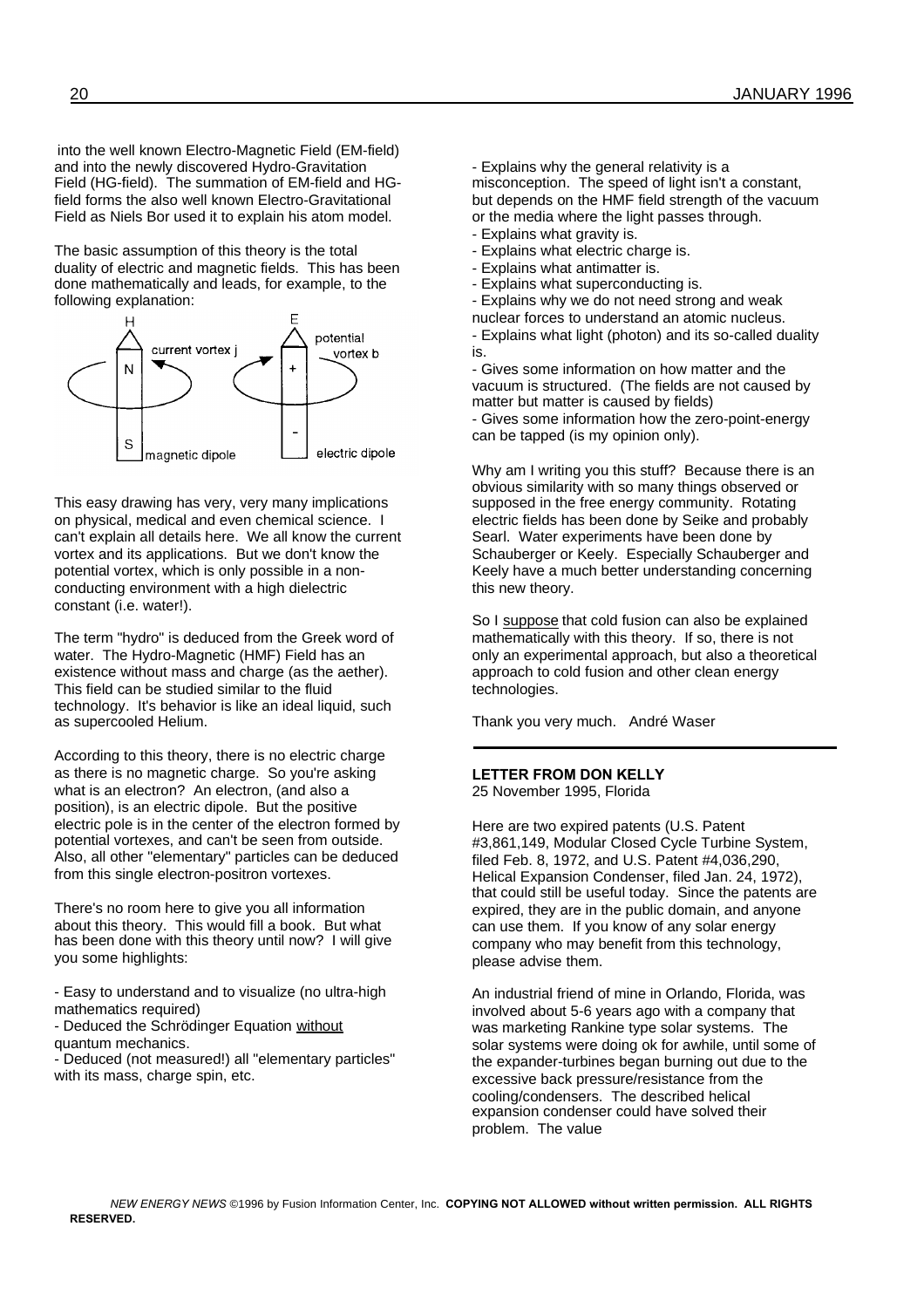in the expansion condenser is that it cools the hot vapor in two ways, i.e.: 1) through normal conduction, as in regular condensers, and 2) by expanding the gas/vapor which also provides a tangible temperature reduction in the gas/vapor.

Presently, the SERI (Solar Energy Res. Institute) in Colorado has a Stirling cycle solar project going, while most commercial utilities, including the Israel Solar Pond System, use the Rankine cycle turbine. The Rankine cycle is a high mass-flow rate phase change cycle, as opposed to the twin-piston expander, with a low mass flow rate at high torque output in the Stirling cycle. As quoted by the author, "Why do the government geeks use the Stirling cycle, which is yet another example of incompetence within a government agency?"

#### **LETTER FROM ENGLAND**

Donald P. Walton, 22 November 1995

I refer to the October 1994 issue of *NEN* (vol 2, no 6), page 13, "Remarkable Magnetic Effects," by A. Berikhin.

The magnetic treatment of fuel has been in existence for many years and products have been available not only in the U.K. but also from a company at Turin, Italy.

A local group in Bournemouth is marketing devices imported from Spain and can confirm that improvements in fuel consumption in cars exist; that thermal efficiency in oil fired domestic heating is improved, and that magnetic treatment of water used in the house reduces the build up of lime scale in pipes and kettles.

What is not so apparent is that carrying a pair of these magnets in the pocket has produced an almost miraculous treatment for Arthritis and illnesses involving calcification of joints and spinal vertebrae. We have reports of genuine improvements, in that persons in great pain and sometimes doubled up with locked joints are back to normal within an average 7-14 days.

Whether or not ceramic magnets are as good as rare earth magnets is not known, but a cheaper alternative may be to bond two magnets of the slab variety to a piece of plastic separated by about 1/4" with both poles uppermost. When set, just carry them in your pocket or secured by medical tape to the afflicted area.

This may just be a cheap alternative to replacement joints and painful medications. For the minimal cost involved, I would suggest that it is worth a try.

I would like to hear about the success or failure from anyone who may care to write.

Yours sincerely

Donald P.Walton 12 Chatsworth Road **Bournemouth** Dorset, England BH8 8SW Tel: 44 1202 302213

#### **LETTER FROM INDIA**

21 November 1995

I am enclosing herewith a copy of my recent article entitled, "Genesis of Free Power Generation." Further to this, recent tests on a Space Power Generator have shown that electrical power of about 7.5 kw can be produced with total electrical input of less than 7 kw and in addition, about 2 kw of windage and frictional heat is produced. I have sent these results for publication in *Explore!*. It now gets very evident that the Law of Energy Conservation as applicable in its present form can be violated within the domain of electro-magnetic induction through Space Power Generators. [cited in this issue on page 7]

Yours Sincerely, /s/ P. Tewari

# MEETINGS

#### **COLD FUSION and NEW ENERGY SYMPOSIUM**

Saturday, 20 January 1996 8:00 am to 5:30 pm Cambridge Marriott Hotel Cambridge, Massachusetts

Sponsored by *Infinite Energy* magazine The meeting will feature speakers, video presentations, and discussions about the science, technology, and commercial developments in the rapidly growing cold fusion and new energy field. The meeting is open to the general public. A highlight will be a presentation of the latest research on the U.S. patented Patterson Power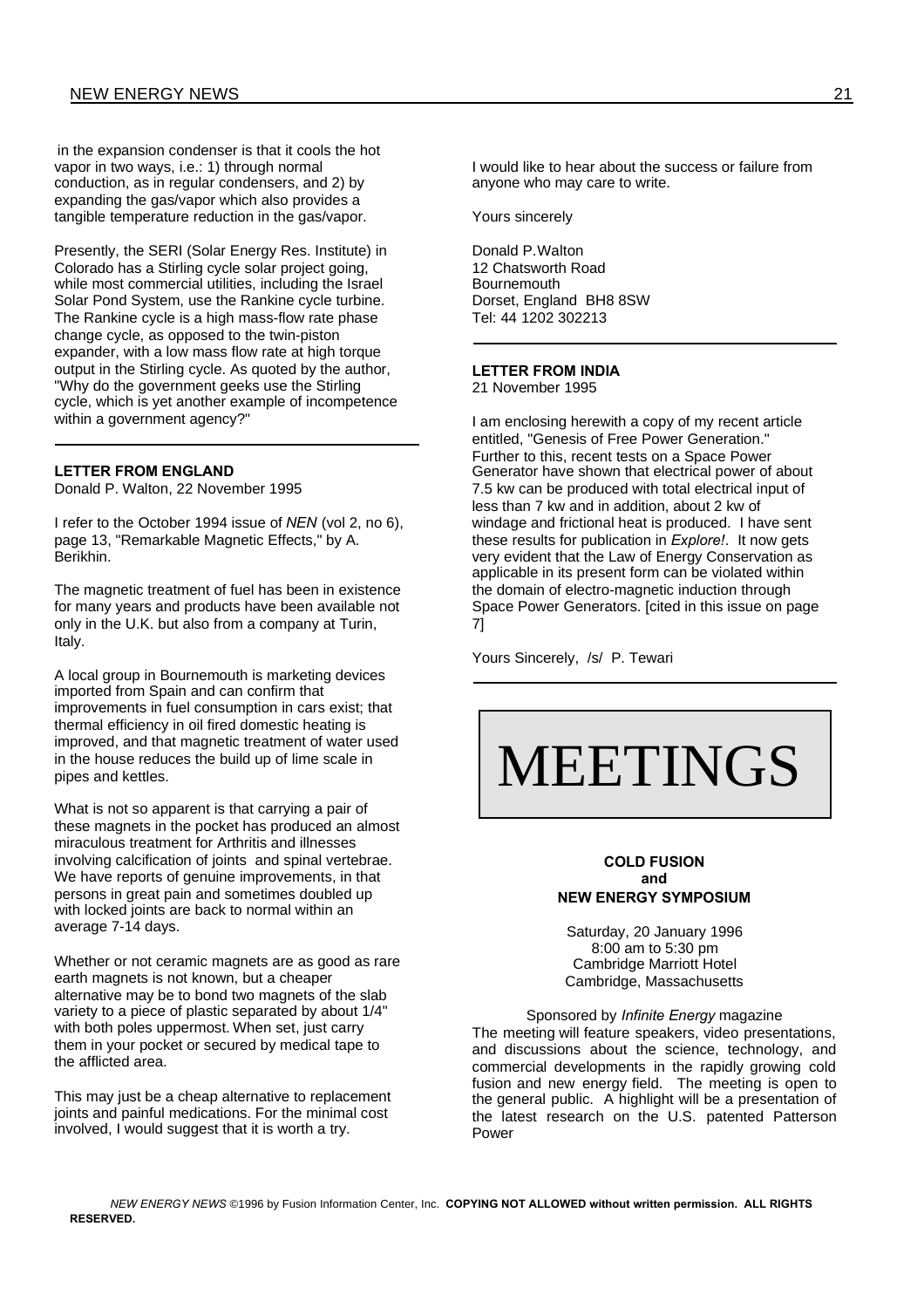Cell, which has achieved record excess power production levels for a cold fusion process.

A nominal registration fee of \$15 will be charged (in advance or at the door). There is a limit of 200 on attendees, due to space considerations. Please RSVP your attention to attend. The Cambridge Marriott Hotel is near MIT at the Kendall Square "Red Line" MTA station, and just 15 minutes form Boston's Logan International Airport.

For information or to attend please contact Cold Fusion Technology, P.O. Box 2816, Concord, NH 03302-2816. Phone 603/228-4516, Fax 603/224-5975, or by e-mail <76570.2270@compuserve.com>.

#### **ICCF6**

**Sixth International Conference on Cold Fusion** will be held 13-18 October 1996 Hotel Apex Toya, Hokkaido, Japan sponsored by Japanese National Institute for Fusion Science Tel: +81-3-3508-8901 Fax: +81-3-3508-8902 e-mail: mac@iae.or.jp

> Send abstracts before May 1996 to: Mr. K. Matsui / NHE-Center, IAE Nishi-Shinbashi TS Building 1-22-5 Nichi-Shinbashi, Minato-ku, Tokyo 105, JAPAN

#### **CALL FOR PAPERS** International Association of Science and Technology of Development (IASTED) **International Conference on HIGH TECHNOLOGY IN THE POWER INDUSTRY**

4-8 June 1996, Banff, Alberta, Canada

The aim of this conference is to act as a forum for the exchange of information and experience on all aspects of high technology and advances in the power field.

#### Submission of papers

The full manuscript (max. four pages) and three copies are to be received by Feb. 1, 1996, for review by the International Program Committee. Full manuscripts must be in the format specified. (Contact IASTED at (403) 288-1195 or Fax (403) 247-6851, e-mail iasted@istd.cuug.ab.ca for specific paper instructions.) Include a statement in your cover letter confirming that if the paper is accepted, one of the authors will attend the conference to present it and pay the registration fee

of \$400 by 1 April 1996. Notification of acceptance will be mailed by March 1, 1996.

# **Commercial Column**

The following companies (listed alphabetically) are commercializing cold fusion or other enhanced energy devices:

#### **COMPANY**: PRODUCT

**American Cold Fusion Engineering and Supply**: Information and troubleshooting for the fusion research and development industry. Sacramento, California. The Sacramento, California. The president, Warren Cooley, can be reached at 916-736- 0104.

**CETI** (Clean Energy Technologies, Inc.): Developers of the Patterson Power Cell™. Dallas, Texas. Voice (214) 458-7620, FAX (214) 458-7690.

**ENECO**: Portfolio of intellectual property including over thirty patents issued or pending in cold nuclear fusion and other enhanced energy devices. Salt Lake City, Utah. Contact Fred Jaeger, Voice 801/583-2000, Fax 801/583- 6245.

**E-Quest Sciences:** Exploring The Micro-Fusion<sup>™</sup> process. Seeking qualified research partners for their sonoluminesence program. Contact Russ George, FAX (415) 851-8489.

**Holotec AG**, Clean Energy Technology, contact André Waser, Gen. Mgr., Bireggstrasse 14, CH-6003, Luzern, Switzerland. Phone 011 41-41 /360 4485, or Fax 011 41- 41 /360 4486.

**Hydro Dynamics, Inc**.: Hydrosonic Pump, heat-producing systems using electrical input with thermal efficiencies of 110 to 125 percent. Rome, Georgia. Contact James Griggs, Voice 706/234-4111 Fax 706/234-0702.

**Magnetic Power Inc.**: Introducing the Takahashi Battery Doubler<sup>™</sup>, which extends the charge release 1.5 to 2.5 times battery normal, to the U.S. market. Sebastapol, CA. Contact Mark Goldes, Voice 707/829-9391, Fax 707/829- 1002.

**Nova Resources Group, Inc**.: Design and manufacture ETC (Electrolytic Thermal Cell); EG (commercial power cogeneration module); and IE (integrated electrolytic system). Denver, Colorado. Call Chip Ransford, Phone (303) 433-5582.

**UV Enhanced Ultrasound**: Cold Fusion Principle being used for an ultrasonic water purifier. Hong Kong. FAX (852) 2338-3057.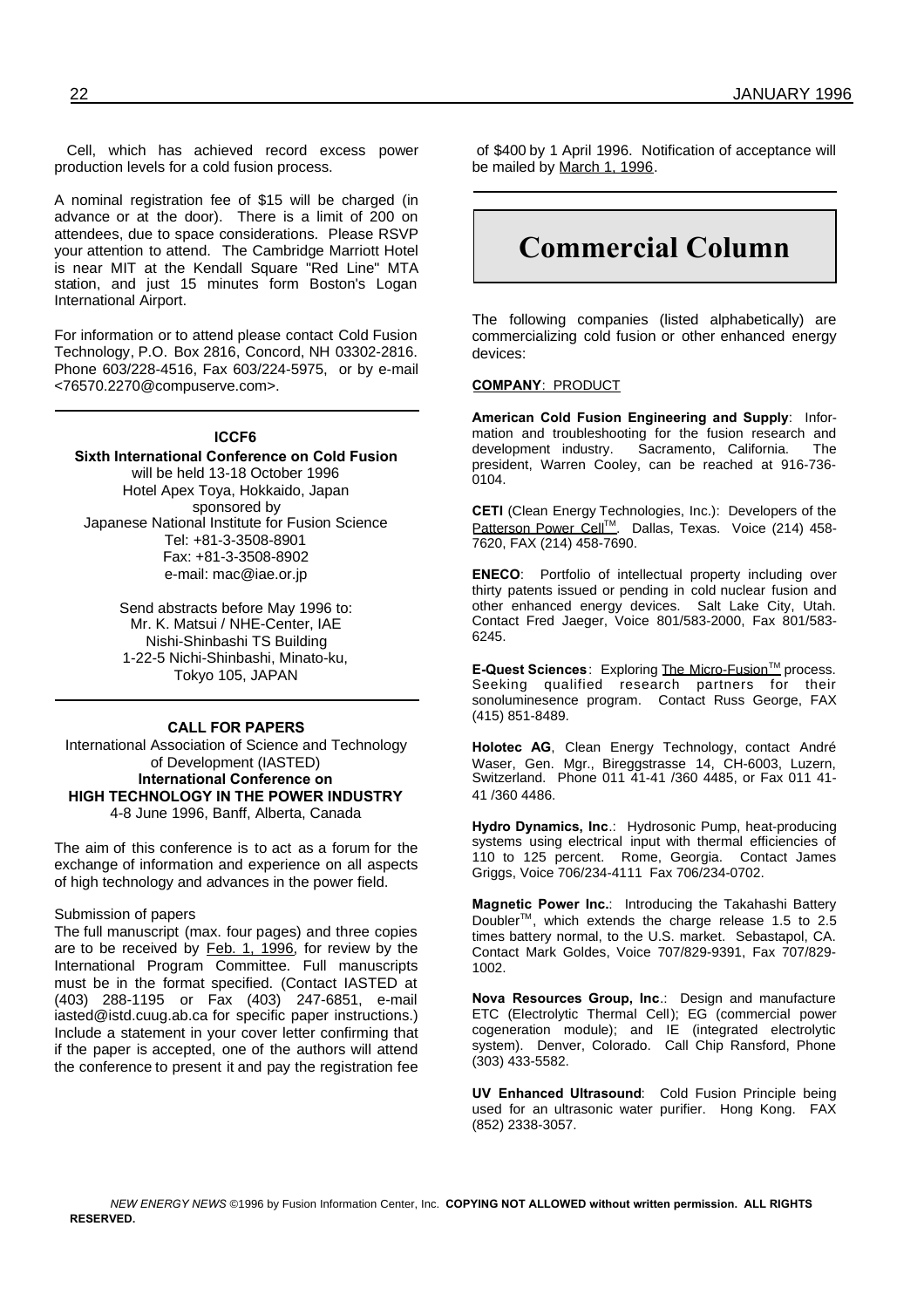Note: The Fusion Information Center has been acting as an information source to many of these companies. We expect to augment our international service to provide contacts, information, and business opportunities to companies considering an entry into the enhanced energy market.

#### **INFORMATION SOURCES**

*Fusion Facts* monthly newsletter: Salt Lake City, UT 801/583-6232, also publishes Cold Fusion Impact and Cold Fusion Source Book. Plans on-line database access for later in 1995.

*New Energy News* monthly newsletter, edited by Hal Fox, Salt Lake City, UT 801/583-6232

*Cold Fusion Times,* quarterly newsletter published by Dr. Mitchell Swartz, P.O. Box 81135, Wellesley Hills MA 02181.

*Infinite Energy,* new bi-monthly newsletter edited by Dr. Eugene Mallove (author of **Fire from Ice**), P.O. Box 2816, Concord, NH 03302-2816. 603-228-4516.

*Fusion Technology,* Journal of the American Nuclear Society publishes journal articles on cold nuclear fusion. 555 N. Kensington Ave., La Grange Park, IL 60525.

*21st Century Science & Technology*, P.O. Box 16285, Washington, D.C., 20041. Includes cold fusion developments.

*PlanetaryAssociation for CleanEnergyNewsletter*, quarterly, edited by Dr. Andrew Michrowski. 100 Bronson Ave, # 1001, Ottawa, Ontario K1R 6G8, Canada.

Now available: *Clean Energy Review*, a technical and scientific discussion prepared for the Canadian Environmental Assessment Agency's panel reviewing nuclear fuel wastes disposal. Discusses transmutation as a possible solution for nuclear waste disposal. \$5 U.S. and Canadian, \$7.50 other countries.

*Electric Spacecraft Journal*, quarterly, edited by Charles A. Yost, 73 Sunlight Drive, Leicester, NC 28748.

*Space Energy Journal*, edited by Jim Kettner & Don Kelly, P.O. Box 11422, Clearwater, FL 34616.

*"Cold Fusion*", monthly newsletter, edited by Wayne Green, 70 Route 202N, Petersborough, NH 03458.

The above list of commercial and information sources will be growing. New listings will be added as information is received. Send information to *FF*, P.O. Box 58639, Salt Lake City, UT, 84158.

## INTERNATIONAL SYMPOSIUM ON NEW ENERGY

#### AN EXPLORATION OF "FREE ENERGY" GENERATORS

#### A SYMPOSIUM FOR PROFESSIONALS, INDUSTRY, LAY PEOPLE AND NEWS MEDIA

#### APRIL 25-28, 1996

#### DENVER HILTON SOUTH HOTEL DENVER, COLORADO

#### CALL FOR PAPERS AND ABSTRACTS

Scholarly papers are invited on any topic related to New Energy as defined herein. These papers should include one or more of the following: theories, designs, inventions, and research results. Abstracts of not more than 400 words must be sent as soon as possible to the address below. Consideration of abstracts cannot be assured if received after March 15, 1996 Authors will be notified as soon as possible if the paper is accepted for presentation. Copy-ready manuscripts for proceedings are due April 1, 1996

#### SYMPOSIUM ON NEW ENERGY INTERNATIONAL ASSOCIATION OF NEW SCIENCE 1304 S. COLLEGE AVE FORT COLLINS, CO 80524